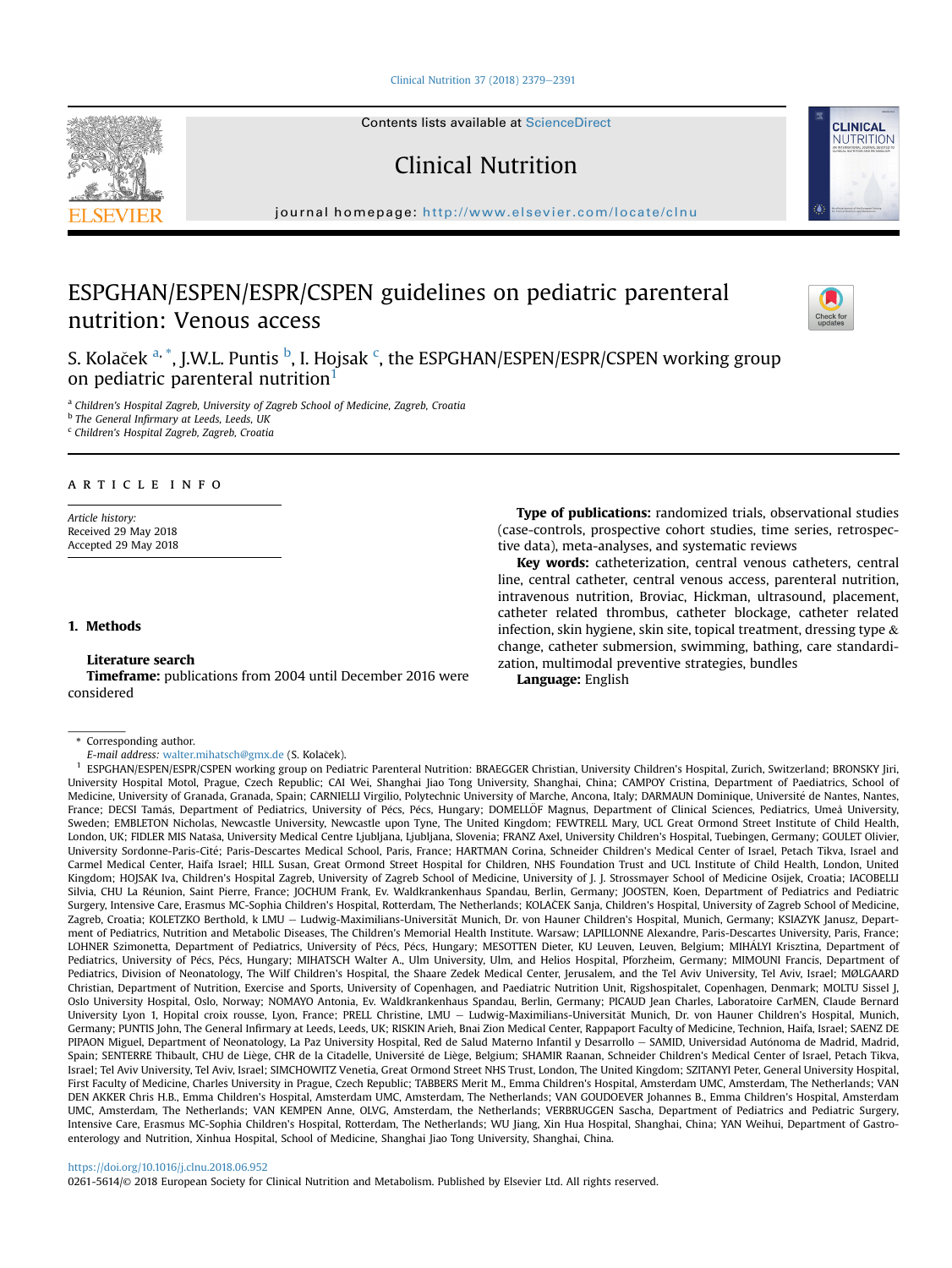Search: Searches were performed in three stages. First, all the titles on the relevant key words were retrieved by the Cochrane Collaboration Department from Budapest/Hungary, who also performed the first reduction. Members of the Working Group

infection (LoE 2+, RG B, strong recommendation for)

R 10.42

subsequently read all the titles and abstracts, and selected potentially relevant ones. These were retrieved and full articles were assessed.

# Table: List of recommendations on venous access

| R 10.1  | In newborns and children, PICC and tunneled CVC should be used for administration of prolonged PN during hospitalization (GPP, strong recommendation<br>for)                                                                                                                      |
|---------|-----------------------------------------------------------------------------------------------------------------------------------------------------------------------------------------------------------------------------------------------------------------------------------|
| R 10.2  | In children requiring long-term PN and home PN a tunneled CVC is recommended (GPP, strong recommendation for)                                                                                                                                                                     |
| R 10.3  | Where possible a CVC should be used only for giving PN (LOE $2-$ , RG B, strong recommendation for)                                                                                                                                                                               |
| R 10.4  | A catheter with the minimal number of ports or lumens may be used (LOE $2-$ , RG 0, strong recommendation for)                                                                                                                                                                    |
| R 10.5  | If a multi-lumen CVC is in place, dedicate one lumen to PN; blood sampling, transfusion and central venous pressure monitoring from the CVC should be<br>avoided (Extrapolated evidence from adult studies rated as LOE $1-$ , RG B, strong recommendation for)                   |
| R 10.6  | To improve quality of life for patients on long term PN, blood sampling via CVC for routine monitoring is recommended providing full aseptic protocol is<br>followed (GPP, strong recommendation)                                                                                 |
| R 10.7  | Catheters used for long-term PN made of silicone or polyurethane may be preferred (LOE 2–, RG 0, strong recommendation for)                                                                                                                                                       |
| R 10.8  | Antimicrobial coated CVC should not be used for children on long-term PN (Extrapolated evidence from adult studies rated as LOE 1+, RG B, conditional                                                                                                                             |
| R 10.9  | recommendation against)<br>In infants and children in whom CVC cannot be placed in superior vena cava, an option of femoral vein catheter insertion can be recommended as a higher                                                                                                |
|         | incidence of mechanical and infectious complications has not been shown in comparison with jugular and subclavian sites (LOE 2–, RG 0, conditional<br>recommendation for)                                                                                                         |
| R 10.10 | In children, an option of subclavian venous access can be recommended as the risk of mechanical complications does not exceed the rate of complications<br>with other insertion sites under appropriate conditions of insertion (LOE $2-$ , RG 0, conditional recommendation for) |
| R 10.11 | Subclavian insertion can be recommended for long-term use (GPP, conditional recommendation for)                                                                                                                                                                                   |
| R 10.12 | In newborns, umbilical vessels can be used for short term PN (GPP, conditional recommendation for)                                                                                                                                                                                |
| R 10.13 | The CVC tip should lie outside the pericardial sac to avoid the risk of pericardial effusion/tamponade (GPP, strong recommendation for)                                                                                                                                           |
| R 10.14 | In small infants (body length 47-57 cm) the catheter tip of a jugular or subclavian CVC should lie at least 0.5 cm above the carina on a chest x-ray, while in                                                                                                                    |
|         | older/larger infants (body length 58–108 cm) that distance should be at least 1.0 cm (GPP, strong recommendation for)                                                                                                                                                             |
| R 10.15 | In children, as in adults, we recommend that positioning the CVC tip above the carina means it is likely to be in the superior vena cava and therefore outside                                                                                                                    |
|         | the pericardial sac (LOE 3, RG 0, strong recommendation for)                                                                                                                                                                                                                      |
| R 10.16 | The catheter tip of a femoral catheter should lie above the renal veins (first lumbar vertebra) (GPP, strong recommendation for)                                                                                                                                                  |
| R 10.17 | A percutaneous, radiologically or ultrasound guided insertion method may be used since this is equally effective as a surgical cut-down, and carries less risk of                                                                                                                 |
|         | complications (LOE $2-$ , RG 0, strong recommendation for)                                                                                                                                                                                                                        |
| R 10.18 | Ultrasound guidance may be used in order to reduce complications during venous catheterization (LOE $2-$ , RG 0, strong recommendation for)                                                                                                                                       |
| R 10.19 | CVC shall not be changed routinely in order to reduce the risk of sepsis (Extrapolated evidence from adult studies rated as LoE $1+$ , RG A, strong                                                                                                                               |
|         | recommendation against)                                                                                                                                                                                                                                                           |
| R 10.20 | If a CVC requires removal, replacement rather than exchange over a guidewire decreases the risk of infection. CVC exchange may be reserved for those                                                                                                                              |
|         | patients with difficult venous access (Extrapolated evidence from adult studies rated as LoE 3, RG 0, conditional recommendation for)                                                                                                                                             |
| R 10.21 | Prophylactic antibiotics do not reduce the risk of CRBSI, therefore they should not be administered (LoE $2+$ , RG B, conditional recommendation against)                                                                                                                         |
| R 10.22 | Antibiotic line locks should not be used alone for treating catheter related blood stream infection (CRBSI) as these have not been shown to be effective (LoE                                                                                                                     |
|         | 1–, RG B, conditional recommendation against)                                                                                                                                                                                                                                     |
| R 10.23 | Antibiotic line locks can be used in conjunction with systemic antibiotics to assist in the eradication of CRBSI in some patients (LoE 3, RG 0, conditional                                                                                                                       |
|         | recommendation for)                                                                                                                                                                                                                                                               |
| R 10.24 | Ethanol line locks may be considered for preventing CRBSI (LoE 3, RG 0, conditional recommendation for)                                                                                                                                                                           |
| R 10.25 | Taurolidine is effective in preventing CRBSI and should be used during long term catheter use (Extrapolated evidence from adult studies rated as LoE $1+$ , RG B,                                                                                                                 |
|         | strong recommendation for)                                                                                                                                                                                                                                                        |
| R 10.26 | Routine use of heparin flush for the prevention of thrombotic occlusion in CVC being used on a daily basis cannot be recommended over use of saline flush<br>due to lack of proven benefit in children (LoE $2-$ , RG 0, conditional recommendation against)                      |
| R 10.27 | For CVC that are being accessed intermittently, flushing with 5–10 U/mL heparinized saline $1-2 \times$ weekly helped maintain patency and therefore can be<br>recommended (Extrapolated evidence from adult studies rated as LoE $2-$ , RG 0, conditional recommendation for)    |
| R 10.28 | Routine use of heparin has been shown to be effective in prevention of PICC occlusion in newborns, but since the potential risks have not been defined, its<br>routine use cannot be recommended (LoE 3, RG 0, recommendation for research)                                       |
| R 10.29 | In infants and children recombinant tissue plasminogen activator or urokinase shall be used to unblock a catheter (LoE $1+$ , RG A, strong recommendation for)                                                                                                                    |
| R 10.30 | There is insufficient evidence to advocate the prophylactic use of anticoagulants in children receiving home parenteral nutrition to reduce catheter related<br>thrombosis, occlusion and infection (LoE 3, RG 0, strong recommendation against)                                  |
| R 10.31 | Appropriate hand hygiene procedures should be followed before accessing the intravascular device or the insertion site (Extrapolated evidence from adult<br>studies rated as LoE $1+$ , RG B, strong recommendation for)                                                          |
| R 10.32 | Before insertion of an intravascular device and for post-insertion site care, clean skin should be disinfected with 2% chlorhexidine solution in 70% isopropyl<br>alcohol (Extrapolated evidence from adult studies rated as LoE 1, RG B, strong recommendation for)              |
| R 10.33 | Antiseptic solution should remain on the insertion site and be allowed to air dry before catheter insertion or dressing application (GPP, strong<br>recommendation for)                                                                                                           |
| R 10.34 | Due to potential side effects, skin antisepsis with chlorhexidine in infants younger than two months cannot be recommended (LOE 2–, RG 0, conditional<br>recommendation against)                                                                                                  |
| R 10.35 | Catheter connectors, ports and hubs should be disinfected before accessing, preferably with 2% chlorhexidine solution in 70% isopropyl alcohol (LoE 2+, RG B,<br>strong recommendation for)                                                                                       |
| R 10.36 | Both sterile gauze with tape and transparent semi-permeable polyurethane dressing can be used to cover the catheter insertion site (LoE 3, RG 0, conditional<br>recommendation for)                                                                                               |
| R 10.37 | Sterile gauze dressing is preferable if the catheter site is bleeding or oozing (GPP, conditional recommendation for)                                                                                                                                                             |
| R 10.38 | For short term CVC, site dressings may be replaced every 2 days for gauze dressing, and every seven days for transparent dressing. (LoE 2–, RG 0, conditional<br>recommendation for)                                                                                              |
| R 10.39 | A dressing should be changed sooner if it becomes damp, loosened or soiled (GPP, strong recommendation for)                                                                                                                                                                       |
| R 10.40 | A tunneled CVC with a well-healed exit site does not require dressing to prevent dislodgement, however, in children it is useful to have them looped and<br>covered (GPP, conditional recommendation for)                                                                         |
| R 10.41 | Chlorhexidine-impregnated sponge dressing should be considered in patients older than two months with short-term catheters who are at high risk for                                                                                                                               |

 $\overline{a}$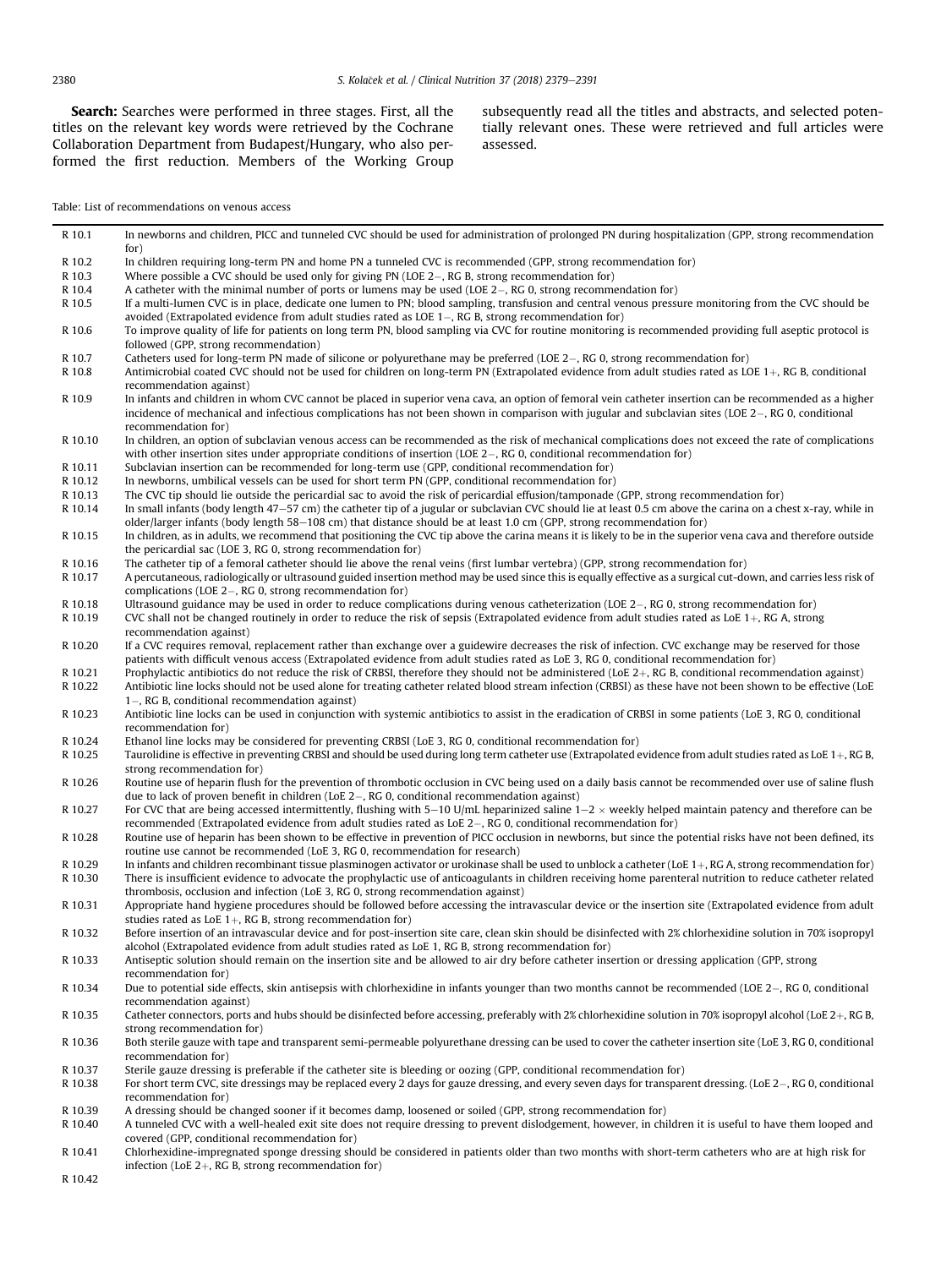Topical antimicrobial treatment at the insertion site cannot be routinely used as it may promote fungal infection, antimicrobial resistance and damage the surface of the catheter (LoE 3, RG 0, strong recommendation against)

| R 10.43 | Children with well-healed tunneled catheters may be allowed to swim, provided that a water resistant dressing is used to cover the whole catheter.           |
|---------|--------------------------------------------------------------------------------------------------------------------------------------------------------------|
|         | Immediately after swimming the catheter exit site should be cleaned and disinfected, and the dressing changed (GPP, conditional recommendation for)          |
| R 10.44 | Regular training and education of healthcare staff with respect to catheter insertion and maintenance should be recommended (LoE $2+$ , RG B, strong         |
|         | recommendation for)                                                                                                                                          |
| R 10.45 | Multimodal protocols for health care providers, aiming to standardize clinical practice on insertion and maintenance of the intravascular devices, should be |
|         | developed and regularly audited (LoE $2+$ , RG B, strong recommendation for)                                                                                 |

## 2. Introduction

Securing reliable venous access is of paramount importance when considering parenteral nutrition (PN). However, the presence of a central venous catheter (CVC) is the principal risk factor for major, potentially lethal complications, such as nosocomial bloodstream infection [\[1\]](#page-8-0) and venous thrombosis [\[2\]](#page-8-0). Moreover, the most important risks associated with complications arising from the use of CVC are administration of PN, young age and extended use (long indwelling time)  $[3-5]$  $[3-5]$ . CVC related complications in children on long-term PN contribute significantly to patient morbidity, mortality, and health care costs  $[6]$ . Notably, a large proportion of complications are preventable by means of appropriate catheter choice, selection of site and method of insertion, nursing care, handling and hygiene of venous access, all of which are addressed in this chapter.

In the following discussion it is necessary to differentiate between peripheral and central venous access, and between nontunneled CVC (i.e. inserted via a peripheral vein - PICC) and tunneled CVC inserted subcutaneously.

### 3. Intravascular catheters: choice and insertion

### 3.1. Types of catheter

| R 10.1 | In newborns and children. PICC and tunneled CVC should be used<br>for administration of prolonged PN during hospitalization |
|--------|-----------------------------------------------------------------------------------------------------------------------------|
|        | (GPP, strong recommendation for, strong consensus)                                                                          |
| R 10.2 | In children requiring long-term PN and home PN a tunneled                                                                   |
|        | CVC is recommended (GPP, strong recommendation for,                                                                         |
|        | strong consensus)                                                                                                           |

High osmolality solutions are more likely to induce phlebitis and a CVC is generally required to maintain long term venous access (i.e. more than a few weeks). Although peripheral venous access can be used in preterm infants, extravasation injuries may be severe and frequent loss of venous access can compromise effective nutritional support. Central venous access is obtained by advancing a catheter into one of the central veins, either directly via a deep vein (subclavian, internal jugular or femoral), peripherally through a subcutaneous vein, or through the umbilical vein. CVC are usually selected according to the anticipated duration of use: short and medium term non-tunneled PICC and long-term use cuffed, tunneled CVC or implantable ports [\[7\].](#page-8-0) Any type of CVC can be used for providing short term PN in hospitalized patients, however, the advantages of a PICC are that it can often be inserted without general anesthesia, does not require manipulation of the vein, and has proven to be safe and effective for PN in newborns and children  $[3,8-11]$  $[3,8-11]$  $[3,8-11]$  (LoE 2-), although complications were more frequent in younger patients [\[12\].](#page-8-0) There is, however, limited and weak evidence showing that prolonged use  $(>14-21$  days) of a PICC increases the risk for catheter-related bloodstream infection (CRBSI) [\[3,8,13\]](#page-8-0) (LoE 2-).

For long term PN and home PN, cuffed tunneled CVC (e.g. Broviac, Hickman catheter) are recommended [\[7,14\]](#page-8-0). These devices have several advantages: the subcutaneous cuff attached to the catheter provides better fixation, and the longer distance between the insertion site and the entry into the vein decreases migration of microorganisms from skin to bloodstream  $[15,16]$  (LoE 1-). Implantable ports are useful for long-term intermittent use, but because port access requires insertion of a specially designed transdermal needle, their value for long-term PN in children is limited [\[7,14\]](#page-8-0).

3.2. Catheter dedicated only to PN

| R 10.3 | Where possible a CVC should be used only for giving PN<br>(LOE 2–, RG B, strong recommendation for, strong consensus). |
|--------|------------------------------------------------------------------------------------------------------------------------|
| R 10.4 | A catheter with the minimal number of ports or lumens may<br>be used (LOE $2-$ , RG 0, strong recommendation for,      |
|        | strong consensus).                                                                                                     |
| R 10.5 | If a multi-lumen CVC is in place, dedicate one lumen to PN;                                                            |
|        | blood sampling, transfusion and central venous pressure                                                                |
|        | monitoring from the CVC should be avoided (Extrapolated                                                                |
|        | evidence from adult studies rated as LOE 1–, RG B, strong                                                              |
|        | recommendation for, strong consensus).                                                                                 |
| R 10.6 | To improve quality of life for patients on long term PN, blood                                                         |
|        | sampling via CVC for routine monitoring is recommended                                                                 |
|        | providing full aseptic protocol is followed (GPP, strong                                                               |
|        | recommendation, strong consensus).                                                                                     |
|        |                                                                                                                        |

To reduce the risk of infection it is recommended that the CVC should be used exclusively for administration of PN and not for blood sampling or giving other fluids and drugs  $[17]$  (LoE 2-). However, in critically ill children with poor venous access multilumen catheters may be used, with one lumen dedicated to PN. Double and triple lumen catheters appear to be associated with an increased risk of bacteremia compared to single lumen ones  $[18-21]$  $[18-21]$  $[18-21]$  (LoE 2-). They may be more at risk of becoming infected, possibly because of more frequent catheter manipulations  $[17,22,23]$  (LoE 2-) with rates of sepsis as high as  $10-20%$ compared to 0–5% with single lumen catheters  $[17,23,24]$  (LoE 1–). In some adult studies, catheter sepsis does not appear to have been increased with multi-lumen devices  $[25-30]$  $[25-30]$  $[25-30]$  (LoE 1-). The authors of these studies suggested that PN can be given safely through multi-lumen catheters only when the following conditions are implemented:

- one lumen reserved exclusively for PN;
- only compatible medications and solutions to be given;
- not to be used for blood sampling, blood transfusion or central venous pressure measurement.

3.3. Catheter material

R 10.7 Catheters used for long-term PN made of silicone or polyurethane may be preferred (LOE  $2-$ , RG 0, strong recommendation for, strong consensus)

R 10.8 Antimicrobial coated CVC should not be used for children on long-term PN (Extrapolated evidence from adult studies rated as LOE  $1+$ , RG B, conditional recommendation against, strong consensus)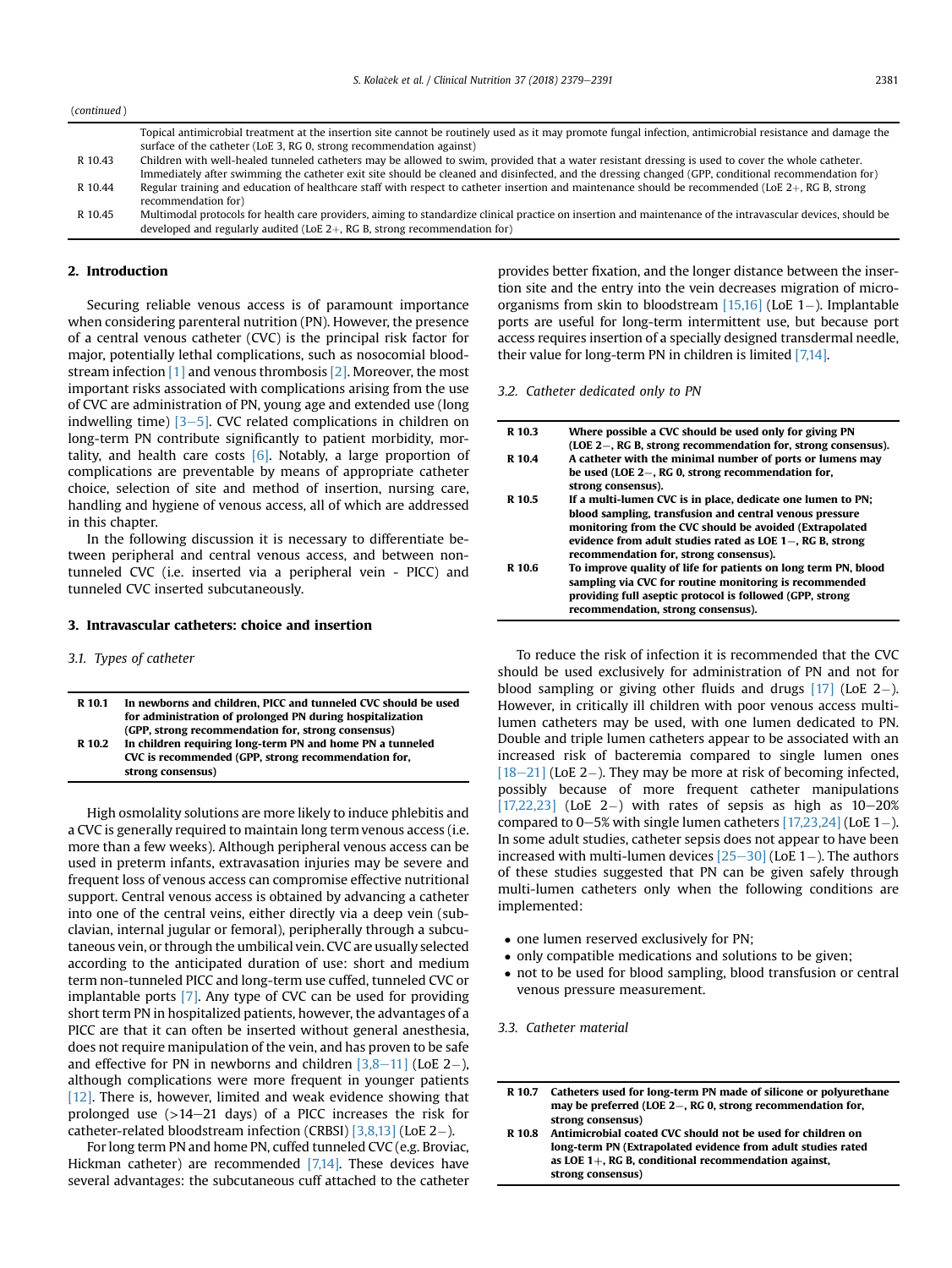More flexible catheters made of silicone or polyurethane are less thrombogenic and less traumatic than CVC made of stiffer material [ $14$ ] (LoE 2-). Because of this, in clinical practice, more flexible materials such as silicone or polyurethane have gradually replaced stiffer ones.

For short-term use, non-tunneled CVC impregnated with mini cycline/rifampicine or chlorhexidine/silver sulfadiazine in adults reduce infection rates more effectively than conventional catheters [\[31\].](#page-9-0) Similarly, RCT in critically ill children show that antibioticimpregnated CVC significantly reduced the risk of bloodstream infection compared with standard catheters [\[32\]](#page-9-0). However, metaanalysis for adult patients showed that impregnated (coated) CVC do not prevent infection during prolonged PN  $[33]$  (LoE 1+; adult studies). There are no studies in children receiving long term PN.

## 3.4. Insertion sites

| R 10.9  | In infants and children in whom CVC cannot be placed in<br>superior vena cava, an option of femoral vein catheter<br>insertion can be recommended as a higher incidence of<br>mechanical and infectious complications has not been<br>shown in comparison with jugular and subclavian sites<br>(LOE 2-, RG 0, conditional recommendation for, consensus) |
|---------|----------------------------------------------------------------------------------------------------------------------------------------------------------------------------------------------------------------------------------------------------------------------------------------------------------------------------------------------------------|
| R 10.10 | In children, an option of subclavian venous access can be<br>recommended as the risk of mechanical complications does<br>not exceed the rate of complications with other insertion<br>sites under appropriate conditions of insertion (LOE $2-$ ,<br>RG 0, conditional recommendation for, strong consensus)                                             |
| R 10.11 | Subclavian insertion can be recommended for long-term<br>use (GPP, conditional recommendation for, strong consensus)                                                                                                                                                                                                                                     |
| R 10.12 | In newborns, umbilical vessels can be used for short term<br>PN (GPP, conditional recommendation for, strong consensus)                                                                                                                                                                                                                                  |

CVC are commonly inserted via the internal jugular, subclavian, or femoral veins. The choice of vein is affected by several factors including venipuncture technique, the risk of related mechanical complications, the feasibility of appropriate nursing of the catheter site, the risk of thrombotic and infective complications, duration of anticipated central venous access, and operator experience [\[7,34\].](#page-8-0) Overall, there are no randomized controlled trials (RCT) comparing all three sites for CVC placement. Meta-analysis performed in adult studies [\[35\]](#page-9-0) found that subclavian and internal jugular routes had similar risks for catheter-related complications in long-term catheterization in cancer patients (LoE  $1+$ ; adult studies). Subclavian was preferable to femoral insertion for short-term catheterization because femoral insertion was associated with higher risks of catheter colonization and thrombotic complications  $[35]$  (LoE 1+; adult studies). No significant differences were found between femoral and internal jugular CVC in catheter colonization, CRBSI and thrombotic complications, but fewer mechanical complications occurred in femoral CVC [\[35\]](#page-9-0) (LoE 1+; adult studies). According to a recent meta-analysis which included RCT and cohort studies in adults, there were no differences in the incidence of CRBSI between those three sites of vascular access  $[36]$  (LOE 1+; adult studies). In children data are more scarce; there is a suggestion that the cannulation of the subclavian vein is more often associated with haemothorax, and that cannulation of the internal jugular vein is associated with a lower risk of pneumothorax, and is more easily compressible if bleeding occurs  $[37]$  (LoE 2-). A prospective, multicenter cohort study in children showed an increased incidence of venous thromboembolism with femoral and subclavian compared to jugular CVC [\[38\]](#page-9-0) (LoE 2-). With regard to infection, a large case-control study of critically ill children found no association between femoral insertion and sepsis [\[39\]](#page-9-0). Similarly, in a cohort study of 4512 children, no association was found between femoral CVC placement and greater occurrence of infection, regardless of whether the catheter was placed in the emergency department, PICU or operating room  $[40]$  (LoE 2-). Moreover, a retrospective analysis of all the tunneled CVC placed in newborns found that total complication and catheter infection rates were significantly higher in neck lines [\[41\]](#page-9-0) (LoE 3). For PICC in newborns no significant difference in complications was found between upper versus lower extremity  $[42]$  (LoE 2-). However, femoral access is uncomfortable for the child and the consequences of inferior vena cava thrombosis may be severe  $[14]$ . Moreover, subclavian insertion means there is a tunneled section of the CVC, and the site can be easily maintained so that it is preferred when longer use is anticipated [\[43,44\]](#page-9-0).

In neonates umbilical vessel catheterization is often used for short term vascular access [\[45\].](#page-9-0) The incidences of catheter colonization and infections are similar for umbilical vein catheters and umbilical artery catheters [\[45\].](#page-9-0) Umbilical artery catheters placed above the diaphragm are associated with a lower incidence of vascular complications (LoE 2-)  $[14]$ . A recent randomized trial found that long-term umbilical venous catheterization (up to 28 days) resulted in a higher incidence of CRBSI compared with short term catheterization  $(7-10 \text{ days})$ , but the result was not significant and the study was underpowered  $[46]$  (LoE 1–). However, there are studies indicating a similar infection rate at day 14 for umbilical venous catheter and PICC lines  $[47]$  (LoE 2-). Because there is a lack of quality data (and head to head comparisons) it was decided not to change the previous recommendation on the duration of umbilical catheter use [\[14\].](#page-9-0)

3.5. Positioning of the catheter tip

| R 10.13 | The CVC tip should lie outside the pericardial sac to avoid the<br>risk of pericardial effusion/tamponade (GPP, strong<br>recommendation for, strong consensus)                                                                                                                                                      |
|---------|----------------------------------------------------------------------------------------------------------------------------------------------------------------------------------------------------------------------------------------------------------------------------------------------------------------------|
| R 10.14 | In small infants (body length $47-57$ cm) the catheter tip of a<br>jugular or subclavian CVC should lie at least 0.5 cm above the<br>carina on a chest x-ray, while in older/larger infants<br>(body length 58–108 cm) that distance should be at least<br>1.0 cm (GPP, strong recommendation for, strong consensus) |
| R 10.15 | In children, as in adults, we recommend that positioning the<br>CVC tip above the carina means it is likely to be in the<br>superior vena cava and therefore outside the pericardial sac<br>(LOE 3, RG 0, strong recommendation for, strong consensus)                                                               |
| R 10.16 | The catheter tip of a femoral catheter should lie above the<br>renal veins (first lumbar vertebra) (GPP, strong<br>recommendation for, strong consensus)                                                                                                                                                             |

There is continuing debate regarding the optimal position of the catheter tip: the lower third of the superior vena cava, atriocaval junction or the upper portion of the right atrium [\[7,48\].](#page-8-0) Case reports of cardiac tamponade associated with a catheter tip within the right atrium led to the recommendation that the CVC tip should lie outside the pericardial sac  $[14]$ . However, in adults erosive perforation has almost exclusively been described for CVC made of more rigid materials and these materials have gradually been replaced by more flexible ones  $[48]$ . There are unequivocal data in adults indicating that tip positioning peripherally to the right atrium increases the risk for symptomatic venous thrombosis  $[49-51]$  $[49-51]$  $[49-51]$ . Taking this into account, adult guidelines recommend that high osmolarity PN should be delivered through a catheter with the tip sited in the lower third of the superior vena cava, at the atrio-caval junction, or in the upper portion of the right atrium [\[7\]](#page-8-0).

In children, there are reports of cardiac tamponade caused by the CVC eroding into the pericardial sac  $[52]$ . The risk is especially increased in preterm neonates where a tamponade incidence of 1.8% was reported even with CVC made of new polyurethane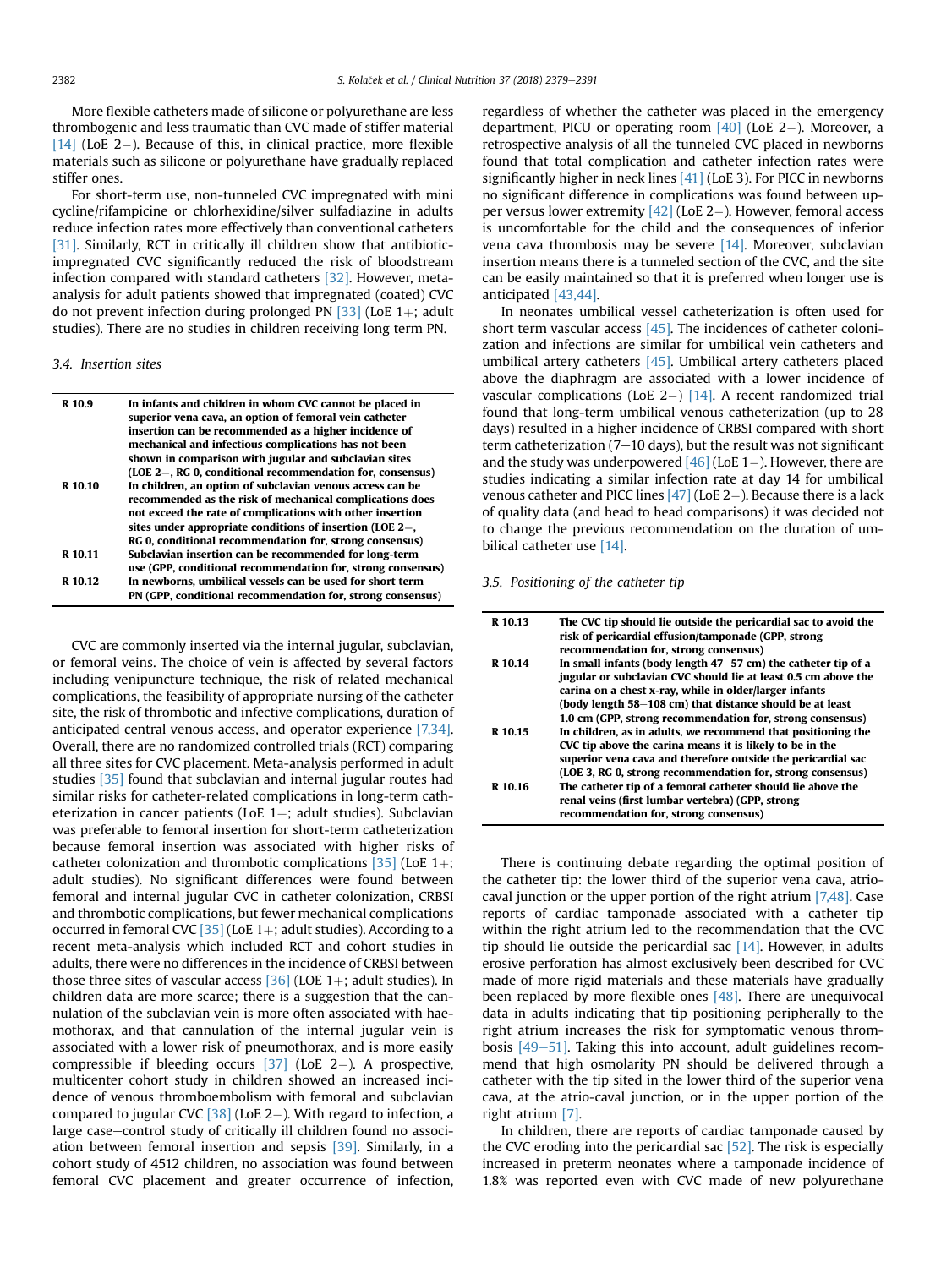material [\[53,54\]](#page-9-0) (LoE 3). Weil et al. reported a pericardial effusion causing pericardial tamponade due to CVC in 1.3% of all children who experienced tamponade and all of these children were newborns [\[55\]](#page-9-0) (LoE 3). Although rare, cardiac tamponade associated with a CVC is a life threatening complication, and it is therefore advisable that the CVC tip lies outside the pericardial sac and is repositioned whenever necessary.

In adults, the level of the carina can be used as a landmark for CVC tip positioning because the pericardial boundaries are below the tracheal bifurcation [\[56\].](#page-9-0) Radiological confirmation that the CVC tip is above the level of the carina reduces the risk of pericardial perforation in adults and older children [\[14\].](#page-9-0) In newborns it has been found that the pericardial reflection is located at a distance of 4 mm above to 5 mm below the carina [\[57\]](#page-9-0) (LoE 3). Therefore, the carina is not a good landmark for newborns and infants; it has been shown that the catheter tip should be localized at least 0.5 cm for smaller infants (body length:  $47-57$  cm) and 1 cm for older infants (body length: 58-108 cm) above the carina to ensure that it is outside the pericardial sac  $[58]$  (LoE 3). Similarly, it has been shown that the mean distance from the carina to the atriocaval junction was  $22.0 \pm 9.98$  mm [\[59\]](#page-9-0). In children beyond infancy the carina can be used as a landmark. Optimal catheter tip positioning following femoral vein insertion has not been elucidated, but for long-term use, the catheter tip should be positioned above the entry points of the renal veins (mainly above 1st lumbar vertebra) [\[14,60\]](#page-9-0) (LoE 3).

## 3.6. Methods of insertion

| R 10.17 | A percutaneous, radiologically or ultrasound guided insertion<br>method may be used since this is equally effective as a surgical |
|---------|-----------------------------------------------------------------------------------------------------------------------------------|
|         | cut-down, and carries less risk of complications (LOE 2–,                                                                         |
|         | RG 0, strong recommendation for, strong consensus)                                                                                |
| R 10.18 | Ultrasound guidance may be used in order to reduce                                                                                |
|         | complications during venous catheterization (LOE 2-,                                                                              |
|         | RG 0, strong recommendation for, strong consensus)                                                                                |
|         |                                                                                                                                   |

Meta-analyses and randomized controlled trials in adults  $[61–65]$  $[61–65]$  $[61–65]$  indicate that real-time ultrasound guided venipuncture compared with the anatomic landmark approach has a higher first insertion attempt success rate, reduced access time and higher overall successful cannulation rate. Based on this finding, guidelines for adults recommend real time ultrasound support for all CVC insertions [\[7\].](#page-8-0) A meta-analysis of five pediatric randomized trials found that ultrasound guidance decreased the number of punctures required and tended to decrease the time spent accessing the internal jugular vein, however, there was no significant difference in the rate of access failure, arterial puncture or other complications [\[66\]](#page-10-0) (LoE 1+). Retrospective studies have indicated that ultrasound guided placement and tip position confirmation of lower-extremity CVC at the bedside in critically ill newborns and infants has similar complications and catheter outcomes when compared with fluoroscopic guidance  $[67]$  (LoE 2-). Similarly, results of RCTs for PICC placement also show shorter insertion time and fewer manipulations and radiographs when compared with conventional placement  $[68,69]$  (LoE 1-).

Methods of CVC insertion (including tunneled catheters) are by percutaneous placement and by surgical cut-down technique. The percutaneous insertion method under radiological surveillance is as effective as the surgical cut-down  $[70]$  (LoE 2-). While evidence suggests that tunneled CVC can be successfully placed percutaneously using ultrasound guidance  $[71–73]$  $[71–73]$  $[71–73]$ , in order to minimize complications an experienced team is required  $[74]$  (LoE 2-).

## 3.7. Alternative sites

CVC complications following multiple catheterizations can cause depletion of commonly used venous access sites especially in children requiring long-term PN. Alternative sites for CVC placement include azygous, transhepatic, translumbar, intercostal veins, together with direct right atrial insertion and arteriovenous fistula  $[75-78]$  $[75-78]$  $[75-78]$  (LoE 3).

# 4. Interventions to reduce CVC infection

4.1. Antibiotics prior to CVC insertion, and routine catheter exchange

| R 10.19 | CVC shall not be changed routinely in order to reduce the       |
|---------|-----------------------------------------------------------------|
|         | risk of sepsis (Extrapolated evidence from adult studies        |
|         | rated as LoE $1+$ , RG A, strong recommendation against)        |
| R 10.20 | If a CVC requires removal, replacement rather than exchange     |
|         | over a guidewire decreases the risk of infection. CVC exchange  |
|         | may be reserved for those patients with difficult venous access |
|         | (Extrapolated evidence from adult studies rated as LoE 3,       |
|         | RG 0, conditional recommendation for, strong consensus)         |
| R 10.21 | Prophylactic antibiotics do not reduce the risk of CRBSI,       |
|         | therefore they should not be administered (LoE $2+$ , RG B,     |
|         | conditional recommendation against, strong consensus)           |

A systematic review by Lee and Johnston [\[79\]](#page-10-0) concluded that there was no evidence on which to base recommendations for the degree of barrier precautions or the type of aseptic technique used at the time of catheter insertion. Moreover, there is insufficient evidence to support the use of antibiotic flushes, and a lack of evidence with regard to use of in line filters and frequency of administration set changes with regard to prevention of CRBSI [\[79\].](#page-10-0) In line filtration is used to trap particulate contaminants of PN fluids, as well as to retain bacteria in the unlikely event the feed product is contaminated. There is no data relating to an effect of filters on CRBSI or blockage. Some centres have advocated routine changes of CVC after a specified period of time. A meta-analysis of 12 trials failed to demonstrate any reduction in risk of infection [\[80\]](#page-10-0) (LoE  $1+$ ; adult studies); there is no evidence to support this practice in children.

It is possible for a malfunctioning CVC to be taken out and a new catheter inserted via a different site, or removed over a guidewire and replaced by a new device (catheter exchange). In a retrospective review of adult patients, those in the catheter exchange group had 3.2 greater odds of infection compared with the catheter replacement group  $[81]$  (LoE 3). The authors suggested reserving catheter exchange for those patients with very limited venous access.

Use of antibiotic prophylaxis prior to CVC insertion is controversial. In adult cancer patients, a systematic review or prophylactic antibiotics for preventing early Gram-positive infection indicated no benefit from vancomycin/teicoplanin prior to catheter insertion, but a possible role for flushing with heparin and vancomycin [\[82\]](#page-10-0) (LoE  $2++$ ). One case control study in children suggested that peri-operative administration of antibiotics reduced the risk of early CVC infection  $\left[83\right]$  (LoE 2–). A systematic review by Huang et al. concluded however that there is no benefit from systemic prophylactic antibiotics at the time of catheter insertion [\[84\]](#page-10-0) (LoE  $2 + +$ ).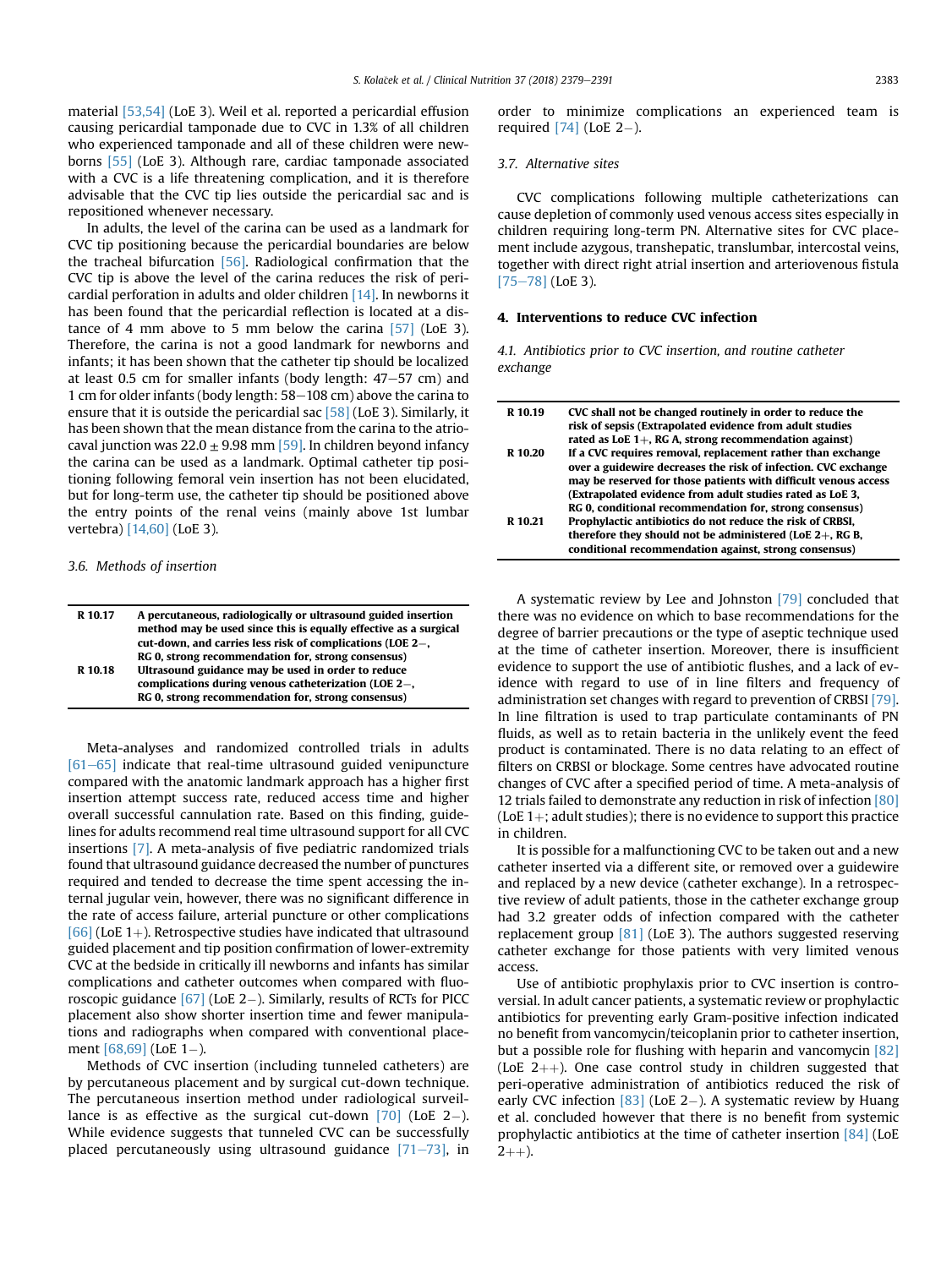#### 4.2. CVC locks and flushes

| R 10.22 | Antibiotic line locks should not be used for treating catheter<br>related blood stream infection (CRBSI) as these have not been<br>shown to be effective (LoE $1-$ , RG B, conditional<br>recommendation against, strong consensus) |
|---------|-------------------------------------------------------------------------------------------------------------------------------------------------------------------------------------------------------------------------------------|
| R 10.23 | Antibiotic line locks can be used in conjunction with systemic<br>antibiotics to assist in the eradication of CRBSI in some<br>patients (LoE 3, RG 0, conditional recommendation for,<br>strong consensus)                          |
| R 10.24 | Ethanol line locks may be considered for preventing<br>CRBSI (LoE 3, RG 0, conditional recommendation for,<br>strong consensus)                                                                                                     |
| R 10.25 | Taurolidine is effective in preventing CRBSI and should be<br>used during long term catheter use (Extrapolated evidence<br>from adult studies rated as LoE $1+$ , RG B, strong<br>recommendation for, strong consensus)             |

Rather than removing an infected CVC, attempts have been made to fill the catheter with a high concentration of antibiotic and leave for a specified period of time with the intention of sterilizing the internal lumen. In a systematic review (largely of adult patients) the authors concluded that antibiotic locks could not be endorsed because the antibiotics tested were heterogeneous, outcome measures were non-specific, and the estimated effect of marginal significance  $[85]$  (LoE 1-).

In a randomized double blind study in very low birth weight critically ill infants, PICC were locked  $2-3$  times daily for 20 or 60 min with either heparinized normal saline or heparinized saline containing vancomycin [\[86\].](#page-10-0) There was a significant reduction in CRBSI in the vancomycin lock group (2.3 v 17.8/1000 catheter days) but asymptomatic hypoglycemia was noted in 26/85 patients at the end of the lock period (LoE  $1+$ ). A Cochrane review found only 3 studies in neonates (including ref 86) and suggested antibiotic lock might decrease infection risk by 18.5% without increasing risk of hypoglycemia (LoE  $1-$ ) [\[87\].](#page-10-0)

A recent meta-analysis of anti-microbial line lock solutions mostly in adult patients suggested a potential 67% reduction in CRBSI [\[88\];](#page-10-0) line locks under investigation included a variety of different antibiotics, taurolidine and ethanol (LoE  $1-$ ).

Ethanol is an antiseptic and commonly used to sterilize catheter hubs. Studies of ethanol line locks to prevent CRBSI are mostly small and retrospective, but do suggest a positive effect [\[89,90\]](#page-10-0) (LoE 3). A meta-analysis of studies comparing heparin and ethanol locks suggested that use of ethanol reduced CRBSI by 81% and need for CVC replacement by 72% [\[91\]](#page-10-0). Ethanol and heparin together may cause a precipitate, and ethanol can be damaging to catheters. In a group of seven children with intestinal failure, a retrospective study suggested that 70% ethanol used as a line lock on a daily basis compared with heparin saline decreased CRBSI rates from 10.3 to 1.4/1000 catheter days  $[92]$  (LoE 3); there was, however, an increasing trend in CVC thrombosis and need for catheter repair (LoE 3). In a randomized trial involving 307 paediatric oncology patients with CVC, 2 h ethanol lock was compared with heparin at a maximum frequency of once a week; infection rate was 10% in the ethanol and 19% in the heparin groups (LoE  $1+$ ) [\[93\].](#page-10-0)

Taurolidine is a potent anti-septic agent derived from the amino acid taurine, and is active against a wide range of micro-organisms, both Gram negative and positive bacteria, and fungi. It is used as a line lock to prevent CVC sepsis, together with citrate to prevent catheter blockage. A systematic review of the literature (largely observational studies) concluded that it deserved further investigation before use could be recommended [\[94\].](#page-10-0) In a retrospective review of children on home PN, CRBSI rate was examined before and after the introduction of taurolidine; catheter sepsis rate fell

from 8.6/1000 catheter days with heparin as line lock to 1.1/1000 with taurolidine [\[95\]](#page-10-0) (LoE 3). Similarly, in high risk adult home PN patients, a retrospective study of taurolidine suggested a reduction from 5.71 to 0.99 episodes of CRBSI per 1000 patient PN days [\[96\]](#page-10-0) (LoE 3). Bisseling et al. conducted a prospective randomized trial of adult home PN patients who had previously suffered an episode of CRBSI; patients were given either taurolidine or heparin (controls) [\[97\].](#page-10-0) Re-infections occurred in 10/14 heparin controls, while there was only one episode of sepsis in a patient randomized to taurolidine during a total of 5370 days of home PN (LoE  $1+$ ). In a trial of taurolidine versus heparin in children with cancer, 129 tunneled CVC were randomized [\[98\]](#page-10-0). The rate of CRBSI was 0.4/ 1000 catheter days in the taurolidine group and 1.4/1000 in the controls (LoE  $1+$ ). The authors concluded that taurolidine significantly reduced the risk of CRBSI. In a retrospective study of adult home PN patients over an 11 year period during which use of taurolidine became standard, CRBSI occurred 1.1 times/1 year of PN with heparin line lock and 0.2 times with taurolidine  $[99]$ ; CVC occlusion was halved with taurolidine. In patients using taurolidine who still get recurrent infections, no evidence of adaptation of or-ganisms (i.e. resistance to taurolidine) has been found [\[100\].](#page-10-0) A number of different taurolidine products are available including 2% solution, 1.34% with citrate, and 1.34% with citrate and heparin. An investigation into their relative efficacy [\[101\]](#page-10-0) showed equal effectiveness in killing Escherichia coli, Staphylococcus aureus and Candida glabrata, with no difference in their effects on the catheter biofilm [\[101\]](#page-10-0). In a study of pediatric patients with cancer, Handrup et al. found use of taurolidine was associated with reduced risk of CRBSI compared with heparin, but electron microscopy of removed CVC found no difference in intraluminal biofilm formation or catheter colonization [\[102\].](#page-10-0) Some free fatty acids have antithrombotic and antimicrobial properties. Luther et al. [\[103\]](#page-10-0) conducted an in vitro investigation of different line locks including a novel free fatty acid emulsion ML8-X10. This demonstrated activity against biofilm-forming Staphylococci similar to or greater than that of vancomycin. Taurolidine was the most active lock solution at 8 and 24 h, but all three demonstrated high activity at 72 h.

# 5. Interventions to decrease thrombotic complications and CVC occlusion

| R 10.26 | Routine use of heparin for the prevention of thrombotic<br>occlusion in CVC being used regularly in children cannot be<br>recommended over use of saline flush due to lack of<br>proven benefit (LoE 2–, RG 0, conditional recommendation<br>against)                                                  |
|---------|--------------------------------------------------------------------------------------------------------------------------------------------------------------------------------------------------------------------------------------------------------------------------------------------------------|
| R 10.27 | For CVC that are being accessed intermittently, flushing with<br>5–10 U/mL heparinized saline $1-2 \times$ weekly helped maintain<br>patency and therefore can be recommended (Extrapolated<br>evidence from adult studies rated as LoE 2–, RG 0, conditional<br>recommendation for, strong consensus) |
| R 10.28 | Routine use of heparin has been shown to be effective in<br>prevention of PICC occlusion in newborns, but since the<br>potential risks have not been defined, its routine use cannot<br>be recommended (LoE 3, RG 0, recommendation for research,<br>strong consensus)                                 |
| R 10.29 | Recombinant tissue plasminogen activator or urokinase shall<br>be used to unblock a catheter (LoE $1+$ , RG A, strong<br>recommendation for, consensus)                                                                                                                                                |
| R 10.30 | There is insufficient evidence to advocate the prophylactic use<br>of anticoagulants in children receiving home parenteral<br>nutrition to reduce catheter related thrombosis, occlusion and<br>infection (LoE 3, RG 0, strong recommendation against,<br>strong consensus)                            |

Catheter-related thrombus occurs at the CVC tip and where the CVC enters the vein wall. Thrombus can lead to catheter blockage or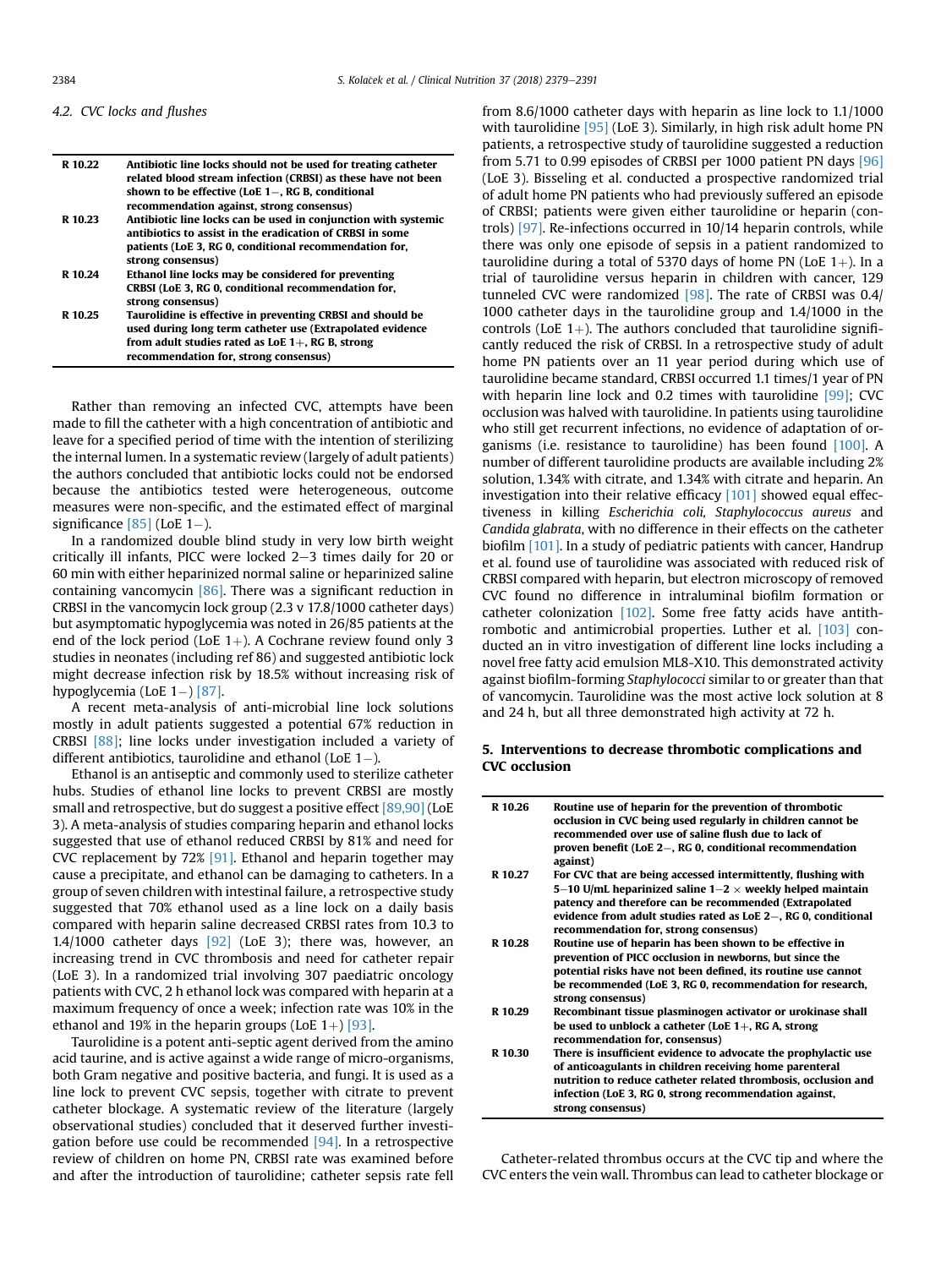thromboembolism. The pediatric and adult literature reports a wide range of catheter-related thrombus formation (often subclinical), from 0.4% to 61%  $[104]$  (LoE 2-). Risk factors include length of catheter, low ratio of catheter and vessel diameter, and long indwelling time. Valved and tunneled catheters (i.e. Groshong) were expected to prevent thrombus formation at the tip by preventing backflow of blood into the lumen; this was not confirmed in clinical practice  $[105,106]$  (LoE 1-). CVC are the most frequent cause of venous thromboembolism and are responsible for over 80% of thromboembolism in newborns and 40% in other children [\[107\]](#page-10-0). CVC thrombosis is one of the most clinically significant complications of PN  $[107,108]$  (LoE 2+). Risk factors for thrombosis include endothelial damage during catheter placement, blood vessel occlusion, low flow states, blood stasis, turbulent flow, hyperviscosity or hypercoagulability, catheter composition, and characteristics of patients and infusates [\[109,110\]](#page-10-0) (LoE 3). Adult oncology patients are known to be at high risk of CVC related thrombosis. In a large trial involving 1590 such patients, randomization was to no warfarin, warfarin at fixed dose, or warfarin to maintain an international normalized ratio between 1.5 and 2.0 [\[111\].](#page-10-0) There was no demonstrable reduction in symptomatic catheter related or other thromboses in patients given warfarin (LoE  $1+$ ). Schoot et al. [\[112\]](#page-10-0) reviewed three randomized controlled trials and three controlled clinical trials of systemic treatment (low molecular weight heparin, antithrombin supplementation or low dose warfarin) and found no significant effects compared with no intervention in preventing venous thromboembolic events in pediatric cancer patients with tunneled CVC, and no differences in adverse events. In an investigation of the role of prophylactic anticoagulation in children receiving home PN, Vegting et al. [\[113\]](#page-11-0) compared outcomes with retrospective data from a time when their patients did not receive this treatment. Sixteen children received low molecular weight heparin (nadoparin) and two vitamin K antagonists. CVC related thrombosis developed in 9 (33%) of patients with no prophylaxis, and 1 (6%) of patient with prophylaxis. Cumulative five-year thrombosis free survival was 48% and 93% respectively. Per 1000 PN days, CVC occlusion for nonprophylaxis and prophylaxis patients were 2.6 and 0.1, and for CRBSI 4.6 and 2.1. No complications (including bleeding) were observed with anticoagulation.

Heparinisation has been suggested as a way of prolonging CVC patency as well as reducing the risk of thrombosis and embolism  $[114,115]$  (LoE 2+); there is little new evidence since the first edition of these PN guidelines. Heparin is a glycosaminoglycan with anticoagulant effects mediated through its interaction with antithrombin III, accelerating its ability to inactivate coagulation enzymes (thrombin, factor Xa and factor IXa) [\[116\]](#page-11-0). Giving heparin during PN has the following theoretical advantages:

- 1. Anticoagulant action  $-$  besides reducing CVC fibronectin deposition, heparin makes the catheter hydrophobic, giving it a negative charge, both effects potentially influencing catheter thrombogenicity [\[109,117,118\].](#page-10-0)
- 2. Prevention of infection  $-$  a thrombus or the biofilm in the internal lumen of the catheter may serve as a nidus for microbial colonization [\[119,120\].](#page-11-0) Heparin bonded catheters are reported to decrease bacterial adherence  $[121]$  as well as lowering the incidence of positive blood cultures, possibly by lowering the incidence of thrombus [\[109\]](#page-10-0), or reducing the number of organisms attached to the surface of the catheter [\[117\].](#page-11-0)
- 3. Activation of lipoprotein lipase  $-$  given in infusion, heparin also activates lipoprotein lipase and increases lipolysis and reesterification of infused triglycerides, but has no effect on lipid oxidation and net energy gain  $[122-125]$  $[122-125]$  $[122-125]$ .

There are, however, potential disadvantages:

- 1. Bleeding, thrombocytopenia, allergic reactions, osteoporosis, all of which may result in harm  $[116,126-128]$  $[116,126-128]$  $[116,126-128]$  (LoE 2+); in premature newborns who are unique in their resistance and sensitivity to heparin [\[129\],](#page-11-0) there may be an increased risk of intraventricular hemorrhage  $[130]$  (LoE 2+). Both low molecular weight heparin and heparin when used as a catheter coating are associated with these complications, and the risk is even higher if unfractionated heparin is given  $[127,131,132]$  (LoE 1-).
- 2. Destabilization of lipid emulsions  $-$  calcium and heparin can destabilize lipid emulsions so that coalescence of fat droplet occurs with lipid emboli [\[133\].](#page-11-0) This is unlikely to be a problem if low heparin concentrations are used  $(0.5-1.0 \text{ U/mL})$  (LoE 2-) and is reduced if mixing of lipid emulsion and PN solution occur as close to the CVC as possible, and by co-administration of vitamin preparations  $[134]$  (LoE 2-).

Unresolved questions in relation to heparin include whether to use or not; if yes  $-$  how much, and whether to give as a flush or infusion? In practice there is considerable variation  $[135-141]$  $[135-141]$  $[135-141]$  with, for example, flushes given from twice a day to once every three weeks. Boluses in children often contain 200–300 U of heparin, and for infants weighing <10 kg, a dose of 10 U/kg is frequently used [\[131\].](#page-11-0) In a meta-analysis evaluating the benefits of heparin prophylaxis (3 U/mL in PN solution; 5000 U every  $6-12$  h flush or 2500 U of low molecular weight heparin subcutaneously) the risk of CVC thrombosis was significantly reduced. Although bacterial colonization was also reduced, no reduction in the rate of catheter related infection was seen  $[142]$  (LoE 1-; adult studies). Only one of these 11 studies involved children; in this randomized cross-over study, there were no difference in the incidence of blocked catheters or other complications comparing twice daily flushes with heparin with once weekly saline  $[136]$  (LoE 2-). Another randomized double-blind study in children compared saline infusion with or without 1 U/mL heparin and found no significant effect on catheter patency  $[143]$  (LOE 2-), although there was a trend to fewer blockages in the heparin group. Neither study was sufficiently powered to draw firm conclusions. In a study of implantable venous access devices in adult cancer patients, randomization was to saline flush or heparin saline (100 U/mL)  $[144]$ . The device was flushed before and after blood sampling, at the end of IV therapy, after blood transfusion or PN, or every eight weeks if not in use. No differences were found in frequency of port malfunction or sepsis (LoE  $1-$ ). Conway et al. performed a systematic review of CVC flushing in pediatric oncology patients [\[145\]](#page-11-0). Once daily flushing of Broviac/Hickman catheters (when not in use for infusing fluids) with 10 U/mL heparin was widely used but with little evidence to support. A Cochrane review in adult patients comparing heparin with normal saline flushes found no convincing difference in maintaining CVC patency [\[146\].](#page-11-0) After a change in practice, Rosenbluth et al. [\[147\]](#page-11-0) explored the effect of using 100 U/mL v 10 U/mL heparin solution for flushing implantable vascular ports in pediatric oncology patients, and found no difference in complication rates.

A systematic review on the prophylactic use of heparin for prevention of complications in PICC for newborns by Shah et al. [\[148\]](#page-11-0) indicated that use of heparin decreased the frequency of CVC occlusion but studies were not adequately powered to assess the potential risks (LoE  $1-$ ). Subsequently a trial was performed showing that use of 1 U/mL heparin was not associated with any differences with respect to blocked or infected catheters, hypertriglyceridaemia, hyperbilirubinaemia, coagulopathy or intraventricular hemorrhage  $[149]$  (LoE 2+). It seems unlikely that use of heparin (with the aim of maintaining catheter patency in newborns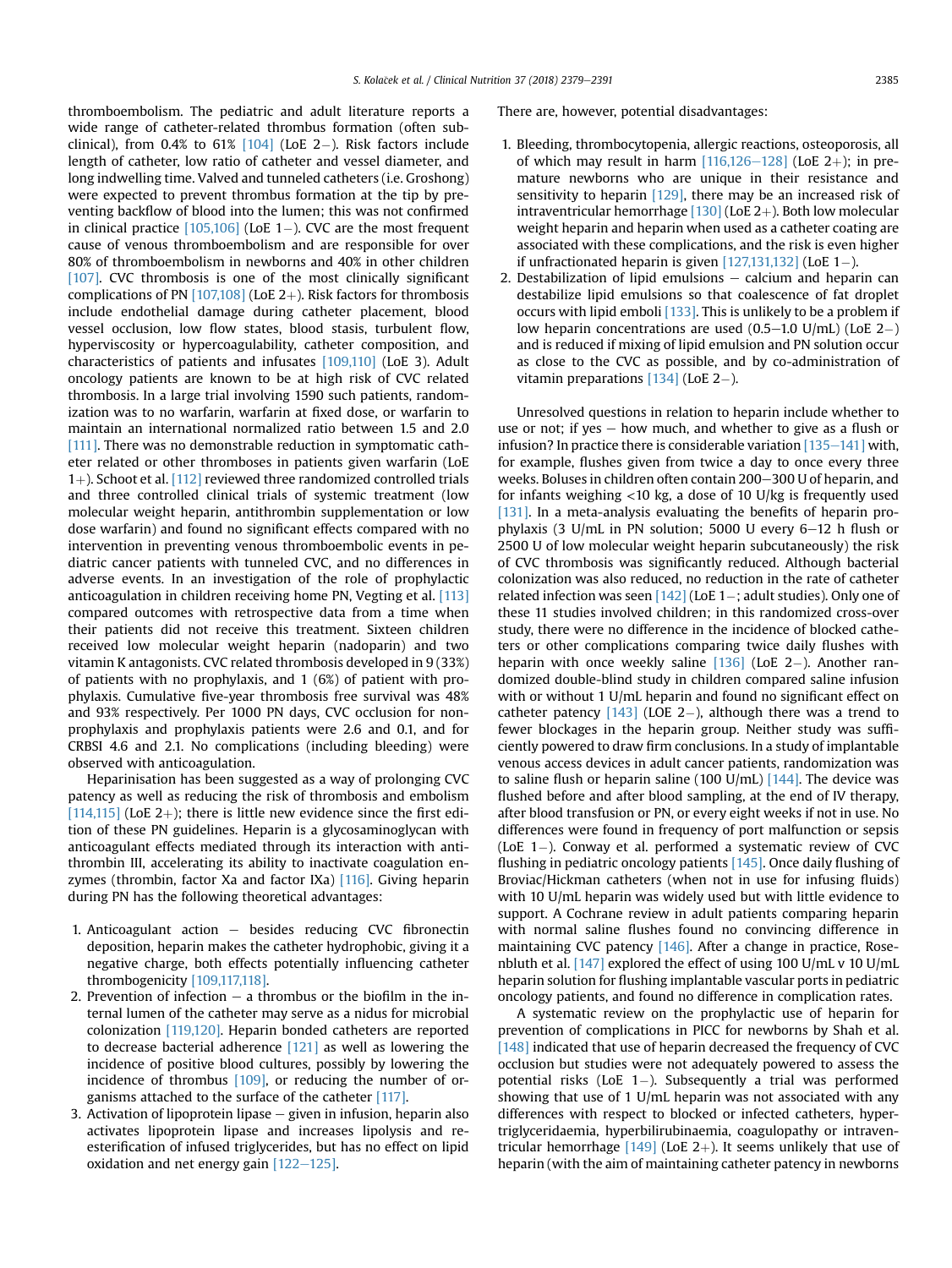and infants) has any impact on risk of thrombosis [\[150,151\]](#page-11-0) (LoE 4). In a recent Cochrane review comparing heparin-bonded and non-heparin bonded CVC [\[152\]](#page-11-0), two eligible studies were included. The mean duration of CVC use was only one week, and there was no difference in catheter related thrombosis. One study showed a significant reduction in CVC occlusion, CRBSI and CVC colonization.

Baskin et al. reviewed the management of catheter occlusion or thrombosis [\[153\]](#page-11-0). For blocked central venous infusion devices, a double blind randomized trial demonstrated the superiority of urokinase (5000 U/mL) via the catheter lumen over placebo with patency restored in 54% and 30% of catheters  $[154]$  (LoE 1+). Other than this study there is little data to support evidence-based recommendations for unblocking CVC. Van Miert and colleagues found seven studies that investigated different strengths of thrombolytic and anticoagulant drug interventions for treating catheter occlusion thought to be caused by thrombus [\[155\].](#page-11-0) The quality of evidence was low but urokinase appears to be more effective than placebo in restoring patency. Following a review of the adult and paediatric literature on management of CVC occlusion and CVC related thrombosis, Giordano et al. recommended that either tissue plasminogen activator or urokinase be used for unblocking thrombosed CVC. (LoE  $2++$ ) [\[156\].](#page-11-0)

# 6. Hygiene and antisepsis on CVC insertion and during subsequent care

| R 10.31 | Appropriate hand hygiene procedures should be followed before<br>accessing the intravascular device or the insertion site |
|---------|---------------------------------------------------------------------------------------------------------------------------|
|         | (Extrapolated evidence from adult studies rated as LoE $1+$ ,                                                             |
|         | RG B, strong recommendation for, strong consensus)                                                                        |
| R 10.32 | Before insertion of an intravascular device and for post-insertion                                                        |
|         | site care, clean skin should be disinfected with 2% chlorhexidine                                                         |
|         | solution in 70% isopropyl alcohol (Extrapolated evidence from                                                             |
|         | adult studies rated as LoE 1, RG B, strong recommendation                                                                 |
|         | for, strong consensus)                                                                                                    |
| R 10.33 | Antiseptic solution should remain on the insertion site and be                                                            |
|         | allowed to air dry before catheter insertion or dressing                                                                  |
|         | application (GPP, strong recommendation for, strong consensus)                                                            |
| R 10.34 | Due to potential side effects, skin antisepsis with chlorhexidine                                                         |
|         | in infants younger than two months cannot be recommended                                                                  |
|         | (LOE 2–, RG 0, conditional recommendation against)                                                                        |
| R 10.35 | Catheter connectors, ports and hubs should be disinfected                                                                 |
|         | before accessing, preferably with 2% chlorhexidine solution                                                               |
|         | in 70% isopropyl alcohol (LoE $2+$ , RG B, strong                                                                         |
|         | recommendation for, strong consensus)                                                                                     |

Migration of microbes from the skin surrounding the insertion site is the commonest route for catheter colonization and subse-quent infection in short-term CVC [\[157\].](#page-11-0) In tunneled CVC the most important source are direct contacts with contaminated hands of health care providers, contaminated devices and fluids [\[158\].](#page-11-0) Therefore, appropriate hand, skin and catheter hygiene on insertion and on all subsequent contacts before, during and after CVC manipulations, cleansing, setting up the PN infusion and dressing exchange are crucial for prevention of infectious complications. How to perform hand hygiene, regarded as the most scientifically sound and cost-effective method for infection prevention, is described elsewhere  $[7,45,159]$  (LoE 1+).

Chlorhexidine-based antiseptic solutions, particularly as 2% chlorhexidine gluconate in 70% isopropyl alcohol, have been confirmed in adult patients as the most effective way of removing micro-organisms from the skin surface before catheter insertion and during subsequent catheter care  $[84,160,161]$  (LoE 1+). Pediatric studies have considered the possible side effects of systemic chlorhexidine absorption and skin irritation in preterm babies and critically ill newborns. In their pilot trial, Garland et al. did not identify contact dermatitis as an important problem. However, chlorhexidine was present in the blood of five out of ten treated infants after the first application and in seven of ten patients at some time during the study [\[162\].](#page-11-0) Visscher et al. reported that skin erythema and dryness occurred in their NICU patients most frequently when chlorhexidine was used in conjunction with an adhesive dressing [\[163\],](#page-11-0) and Andersen et al. found erythema present only in preterm infants with BW less than 1000 g (4/36 study neonates  $-11\%$  [\[164\].](#page-12-0) Therefore, the use of chlorhexidine in infants younger than two months of age is not recommended on the basis of the present evidence, and awaits further studies (LoE  $2-$ ). With the aim to prevent the skin damage, aqueous solution of octenidin has been used and recommended in some European countries for children younger than 2 months [\[165\].](#page-12-0) However, it is well documented that water based solutions are less efficacious than alcohol-based products  $[166]$ , and the evidence to support the aqueous solution of octenidin in preterm neonates for successful skin antisepsis is almost non-existent [\[167\]](#page-12-0). Moreover, a recent survey on the use of octenidin in German NICU has documented that skin complications were also frequent (reported in 27% of patients), and that their prevalence did not differ with respect to the type of octenidin solution used (aqueous *vs.* octenidin  $+$  phenoxyethanol vs. alcohol-based octenidin product) [\[168\].](#page-12-0)

Catheter connectors, ports and hubs are important entry sites for intraluminal contamination, and should therefore be accessed in a sterile way and disinfected prior to access. Besides studies in adult patients, two recent pediatric trials showed that addition of 2% chlorhexidine to 70% isopropanol resulted in significantly decreased number of positive blood cultures compared to disinfection with 70% alcohol only  $[169,170]$  (LoE 2+).

#### 7. Dressing methods

- R 10.36 Both sterile gauze with tape and transparent semi-permeable polyurethane dressing can be used to cover the catheter insertion site (LoE 3, RG 0, conditional recommendation for, strong consensus) R 10.37 Sterile gauze dressing is preferable if the catheter site is bleeding or oozing (GPP, conditional recommendation for, strong consensus). R 10.38 For short term CVC, site dressings should be replaced every 2 days for gauze dressing, and every seven days for transparent dressing (LoE  $2-$ , RG 0, conditional recommendation for, strong consensus) R 10.39 A dressing should be changed sooner if it becomes damp, loosened or soiled (GPP, strong recommendation for, strong consensus) R 10.40 A tunneled CVC with a well-healed exit site does not require dressing to prevent dislodgement, however, in children it is useful to have them looped and covered (GPP, conditional recommendation for, strong consensus) R 10.41 Chlorhexidine-impregnated dressing should be considered in patients older than two months with short-term catheters who are at high risk for infection (LoE  $2+$ , RG B, strong recommendation for, strong consensus) R 10.42 Topical antimicrobial treatment at the insertion site cannot be routinely used as it may promote fungal infection, antimicrobial resistance and damage the surface of the catheter (LoE 3, RG 0, strong recommendation against, strong consensus) R 10.43 Children with well-healed tunneled catheters may be allowed to swim, provided that a water resistant dressing is used to
- cover the whole catheter. Immediately after swimming the catheter exit site should be cleaned and disinfected, and the dressing changed (GPP, conditional recommendation for, strong consensus)

The purposes of a dressing are to secure the CVC, protect it from external contamination, and prevent trauma and dislodgement. Traditionally, the CVC insertion site was dressed with dry sterile gauze and tape. This method gave way to a transparent dressing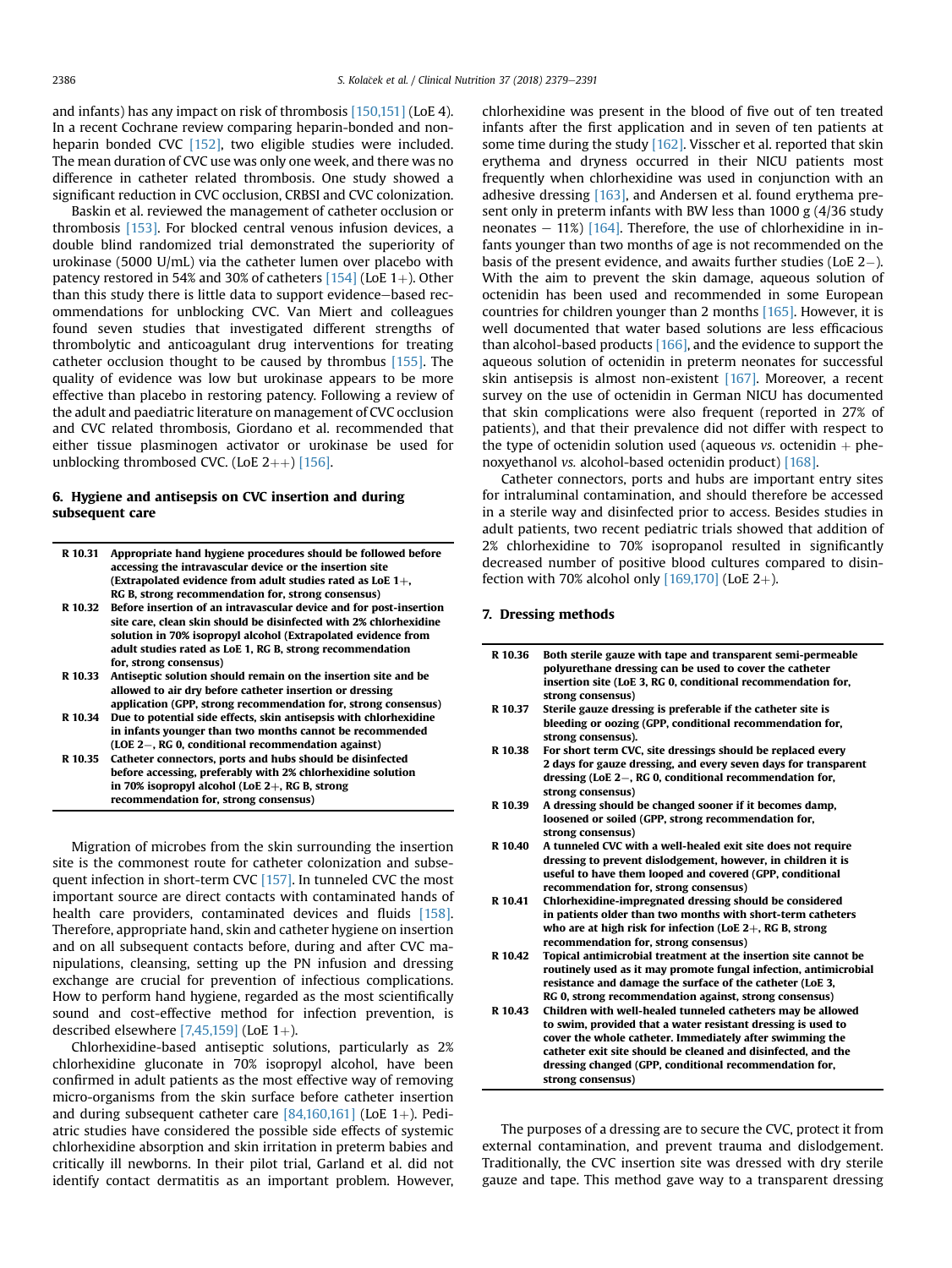<span id="page-8-0"></span>composed of a thin polyurethane membrane coated with a layer of acrylic adhesive. Potential advantages include improved security, visibility of the insertion site, provision of a barrier to colonization, and therefore, less frequent need for dressing changing. However, studies have indicated that transparent polyurethane dressing may increase skin surface humidity resulting in increased colonization of the insertion site and of the catheter. To enable better evaporation, highly permeable polyurethane dressings have been developed. Numerous studies have examined the differences between dressing regimens. A recently updated Cochrane Systematic Review by Webster J et al. [\[161\],](#page-11-0) summarized the results of RCT in hospitalized children and adults that evaluated the effect of the dressing type on CVC-related infection, catheter security, tolerance and dressing condition. Six studies were included, four of which compared gauze and tape to transparent polyurethane dressings, while two compared different types of polyurethane dressings. With respect to CRBSI and other outcomes there were no differences between the highly and less permeable transparent polyurethane dressings. However, when compared with sterile gauze and tape, a four-fold increase in CRBSI was found with use of polyurethane dressing (OR 4.19). Despite this apparently large difference in favor of gauze and tape, the authors commented that the trials were small and of poor quality, with a high risk of bias and wide confidence intervals (95% CI 1.02-17.23) such that better quality research would be required to confirm this finding [\[171\]](#page-12-0)  $($ LoE  $1$ – $).$ 

Optimum frequency of dressing changes for short-term CVC is another unresolved issue. Based on the evidence summarized elsewhere, it has been suggested that gauze dressings are exchanged every 2 days and transparent dressings at least every 7 days  $[45]$  (LoE 2-). However, a recent Cochrane review suggested that evidence on the frequency of dressing changes is inconclusive with respect to the frequency of catheter-related infection, mortality or pain [\[172\]](#page-12-0).

Recently published evidence-based recommendations, reviews and meta-analyses summarized the evidence for the use of chlorhexidine-impregnated dressings both in adult [7,45] and pediatric patients [\[45,84,173\],](#page-9-0) concluding that they are effective in reducing contamination of the catheter insertion site and the tip (LoE  $1+$ ). Moreover, subsequent randomized trials in adult patients have shown that chlorhexidine impregnated sponge dressings also decrease the incidence of CRBSI [\[174,175\]](#page-12-0). With respect to pediatric patients, a substantial risk of contact dermatitis at the dressing site limits their use in very low birth weight infants, as has already been addressed in the previous edition of this guideline  $[176]$  (LoE 1+). Since the chlorhexidine impregnated sponge is designed to release the antiseptic material onto the skin maximally in the first three days, followed by a slower release within the next week, this dressing type is recommended for use with short term CVC [7,45].

Children on long-term home PN and their families are restricted in many ways. They should be encouraged to undertake normal daily activities whenever possible as long as this does not pose an increased risk. Recreational swimming including submerging the well healed tunneled CVC in water would be a welcome activity, however, according to a recent review which aimed to evaluate the risk of catheter-related infections after swimming, the existing evidence is of low quality and cannot support a recommendation that swimming with tunneled CVC is safe  $[177]$  (LoE 3). In the same article, the authors investigated the current practice of home PN programs in the United States. Only 3/16 home PN programs that responded to the survey did not allow swimming of any sort. The others differed with respect to allowing swimming in the ocean and private pools only, or including hot tubs, etc. Instructions on the procedures to be followed before and after swimming were also inconsistent; most recommended the use of a transparent dressing to cover the whole catheter during swimming, and immediately after swimming to clean the site and to change the dressing [\[177\]](#page-12-0) (LoE 3).

# 8. Multimodal strategies for prevention of CVC-related complications

| R 10.44 | Regular training and education of healthcare staff with respect |
|---------|-----------------------------------------------------------------|
|         | to catheter insertion and maintenance should be recommended     |
|         | (LoE 2+, RG B, strong recommendation for, strong consensus)     |
| R 10.45 | Multimodal protocols for health care providers, aiming to       |
|         | standardize clinical practice on insertion and maintenance of   |
|         | the intravascular devices, should be developed and regularly    |
|         | audited (LoE $2+$ , RG B, strong recommendation for,            |
|         | strong consensus)                                               |

Most of the guidelines identify and address scientific evidence on single topics. Recently, multimodal protocols ("bundles") have been developed within hospitals in which different strategies are applied together to improve clinical performance and compliance with the guidelines. Such "bundles" provide instructions on who should have access to intravascular devices, methods of staff education and training, procedures on insertion and catheter maintenance, etc. There is good evidence in adults  $[178-180]$  $[178-180]$  $[178-180]$  and in children [\[181,182\]](#page-12-0) although coming mostly from "before and after" studies, that standardization of catheter related care results in clinically relevant and persistent reduction in the incidence of complications (LoE  $2+$ ).

#### Conflict of interest

None declared.

### References

- [1] [Maki DG, Kluger DM, Crnich CJ. The risk of bloodstream infection in adults](http://refhub.elsevier.com/S0261-5614(18)31171-3/sref1) [with different intravascular devices: a systematic review of 200 published](http://refhub.elsevier.com/S0261-5614(18)31171-3/sref1) prospective studies. Mayo Clin Proc 2006:81:1159-[71](http://refhub.elsevier.com/S0261-5614(18)31171-3/sref1).
- [2] [Vidal E, Sharathkumar A, Glover J, Faustino EV. Central venous catheter](http://refhub.elsevier.com/S0261-5614(18)31171-3/sref2)[related thrombosis and thromboprophylaxis in children: a systematic re](http://refhub.elsevier.com/S0261-5614(18)31171-3/sref2)view and meta-analysis: reply. J Thromb Haemost  $2015;13:161-2$  $2015;13:161-2$ .
- [3] [Advani S, Reich NG, Sengupta A, Gosey L, Milstone AM. Central line](http://refhub.elsevier.com/S0261-5614(18)31171-3/sref3)[associated bloodstream infection in hospitalized children with peripherally](http://refhub.elsevier.com/S0261-5614(18)31171-3/sref3) [inserted central venous catheters: extending risk analyses outside the](http://refhub.elsevier.com/S0261-5614(18)31171-3/sref3) intensive care unit. Clin Infect Dis  $2011:52:1108-15$ .
- [4] [Bass J, Halton J, Drouet Y, Ni A, Barrowman N. Central venous catheter](http://refhub.elsevier.com/S0261-5614(18)31171-3/sref4) [database: an important issue in quality assurance. J Pediatr Surg 2011;46:](http://refhub.elsevier.com/S0261-5614(18)31171-3/sref4)  $942 - 5.$  $942 - 5.$  $942 - 5.$  $942 - 5.$
- [5] [Van Der Kooi TI, Wille JC, Van Benthem BH. Catheter application, insertion](http://refhub.elsevier.com/S0261-5614(18)31171-3/sref5) [vein and length of ICU stay prior to insertion affect the risk of catheter](http://refhub.elsevier.com/S0261-5614(18)31171-3/sref5)[related bloodstream infection. J Hosp Infect 2012;80:238](http://refhub.elsevier.com/S0261-5614(18)31171-3/sref5)–[44.](http://refhub.elsevier.com/S0261-5614(18)31171-3/sref5)<br>[6] [Goudie A, Dynan L, Brady PW, Rettiganti M. Attributable cost and length of](http://refhub.elsevier.com/S0261-5614(18)31171-3/sref6)
- [stay for central line-associated bloodstream infections. Pediatrics 2014;133:](http://refhub.elsevier.com/S0261-5614(18)31171-3/sref6)  $e1525 - 32$  $e1525 - 32$  $e1525 - 32$
- [7] Pittiruti M, Hamilton H, Biffi R, Macfi[e J, Pertkiewicz M, ESPEN. ESPEN](http://refhub.elsevier.com/S0261-5614(18)31171-3/sref7) [guidelines on parenteral nutrition: central venous catheters \(access, care,](http://refhub.elsevier.com/S0261-5614(18)31171-3/sref7) [diagnosis and therapy of complications\). Clin Nutr 2009;28:365](http://refhub.elsevier.com/S0261-5614(18)31171-3/sref7)-[77.](http://refhub.elsevier.com/S0261-5614(18)31171-3/sref7)
- [8] [Njere I, Islam S, Parish D, Kuna J, Keshtgar AS. Outcome of peripherally](http://refhub.elsevier.com/S0261-5614(18)31171-3/sref8) [inserted central venous catheters in surgical and medical neonates. J Pediatr](http://refhub.elsevier.com/S0261-5614(18)31171-3/sref8) [Surg 2011;46:946](http://refhub.elsevier.com/S0261-5614(18)31171-3/sref8)-[50](http://refhub.elsevier.com/S0261-5614(18)31171-3/sref8).
- [9] [Thornburg CD, Smith PB, Smithwick ML, Cotten CM, Benjamin Jr DK. Asso](http://refhub.elsevier.com/S0261-5614(18)31171-3/sref9)[ciation between thrombosis and bloodstream infection in neonates with](http://refhub.elsevier.com/S0261-5614(18)31171-3/sref9) [peripherally inserted catheters. Thromb Res 2008;122:782](http://refhub.elsevier.com/S0261-5614(18)31171-3/sref9)-[5.](http://refhub.elsevier.com/S0261-5614(18)31171-3/sref9)
- [10] [Levy I, Bendet M, Samra Z, Shalit I, Katz J. Infectious complications of](http://refhub.elsevier.com/S0261-5614(18)31171-3/sref10) [peripherally inserted central venous catheters in children. Pediatr Infect Dis J](http://refhub.elsevier.com/S0261-5614(18)31171-3/sref10)  $2010:29:426-9$
- [11] [Piper HG, De Silva NT, Amaral JG, Avitzur Y, Wales PW. Peripherally inserted](http://refhub.elsevier.com/S0261-5614(18)31171-3/sref11) [central catheters for long-term parenteral nutrition in infants with intestinal](http://refhub.elsevier.com/S0261-5614(18)31171-3/sref11) [failure. J Pediatr Gastroenterol Nutr 2013;56:578](http://refhub.elsevier.com/S0261-5614(18)31171-3/sref11)-[81.](http://refhub.elsevier.com/S0261-5614(18)31171-3/sref11)
- [12] [Unbeck M, Forberg U, Ygge BM, Ehrenberg A, Petzold M, Johansson E. Pe](http://refhub.elsevier.com/S0261-5614(18)31171-3/sref12)[ripheral venous catheter related complications are common among paedi](http://refhub.elsevier.com/S0261-5614(18)31171-3/sref12)[atric and neonatal patients. Acta Paediatr 2015;104:566](http://refhub.elsevier.com/S0261-5614(18)31171-3/sref12)-[74.](http://refhub.elsevier.com/S0261-5614(18)31171-3/sref12)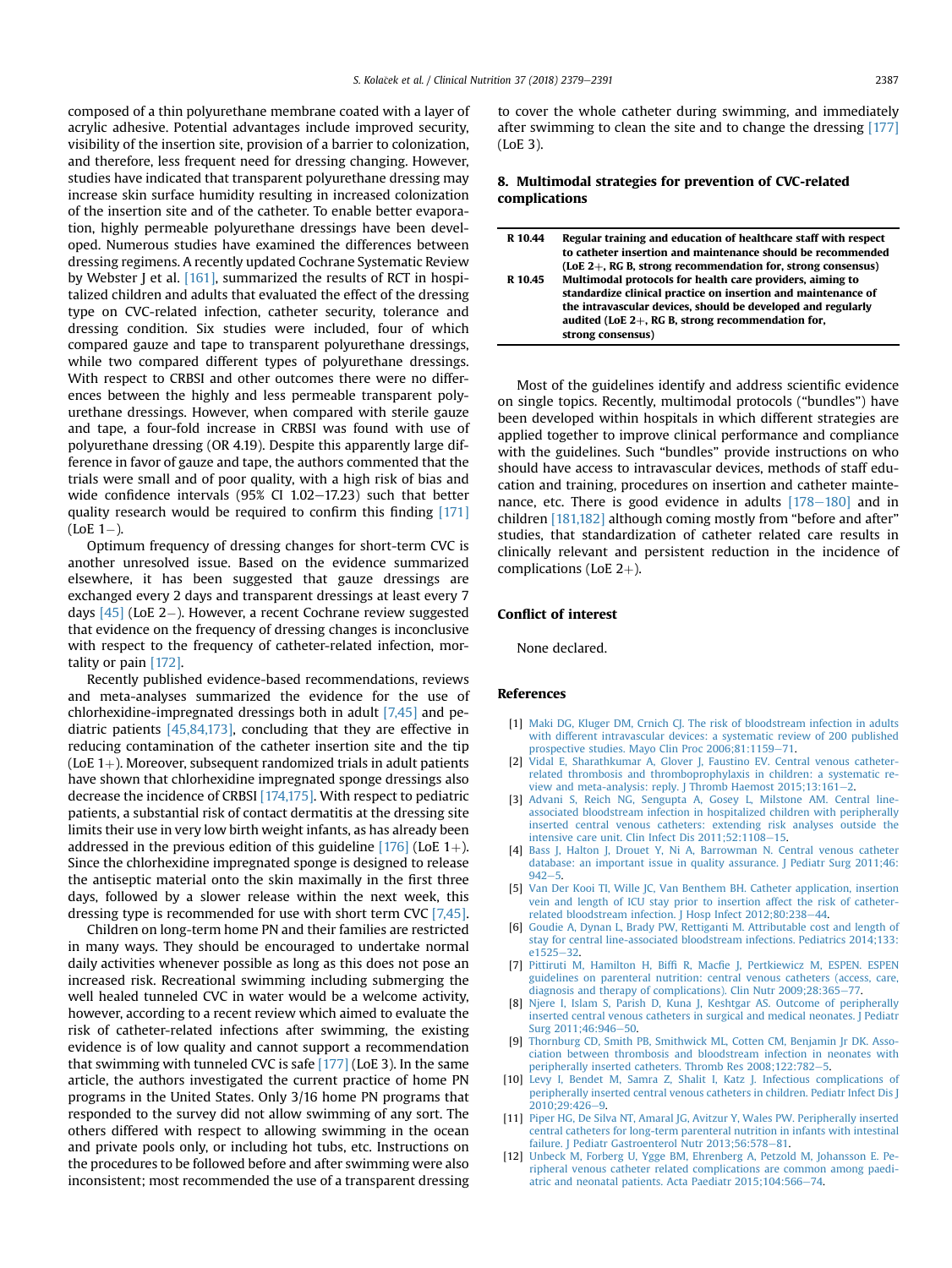- <span id="page-9-0"></span>[13] [Milstone AM, Reich NG, Advani S, Yuan G, Bryant K, Cof](http://refhub.elsevier.com/S0261-5614(18)31171-3/sref13)fin SE, et al. Catheter [dwell time and CLABSIs in neonates with PICCs: a multicenter cohort study.](http://refhub.elsevier.com/S0261-5614(18)31171-3/sref13) Pediatrics 2013:132:e1609-[15.](http://refhub.elsevier.com/S0261-5614(18)31171-3/sref13)
- [14] [Koletzko B, Goulet O, Hunt J, Krohn K, Shamir R, Parenteral Nutrition](http://refhub.elsevier.com/S0261-5614(18)31171-3/sref14) [Guidelines Working G, et al. Guidelines on Paediatric Parenteral Nutrition of](http://refhub.elsevier.com/S0261-5614(18)31171-3/sref14) [the European Society of Paediatric Gastroenterology, Hepatology and](http://refhub.elsevier.com/S0261-5614(18)31171-3/sref14) [Nutrition \(ESPGHAN\) and the European Society for Clinical Nutrition and](http://refhub.elsevier.com/S0261-5614(18)31171-3/sref14) [Metabolism \(ESPEN\), supported by the European Society of Paediatric](http://refhub.elsevier.com/S0261-5614(18)31171-3/sref14) [Research \(ESPR\). J Pediatr Gastroenterol Nutr 2005;41\(Suppl. 2\):S1](http://refhub.elsevier.com/S0261-5614(18)31171-3/sref14)-[87.](http://refhub.elsevier.com/S0261-5614(18)31171-3/sref14)
- [15] [Timsit JF, Bruneel F, Cheval C, Mamzer MF, Garrouste-Orgeas M, Wolff M,](http://refhub.elsevier.com/S0261-5614(18)31171-3/sref15) [et al. Use of tunneled femoral catheters to prevent catheter-related infection.](http://refhub.elsevier.com/S0261-5614(18)31171-3/sref15) [A randomized, controlled trial. Ann Intern Med 1999;130:729](http://refhub.elsevier.com/S0261-5614(18)31171-3/sref15)-[35.](http://refhub.elsevier.com/S0261-5614(18)31171-3/sref15)
- [16] [Nahum E, Levy I, Katz J, Samra Z, Ashkenazi S, Ben-Ari J, et al. Ef](http://refhub.elsevier.com/S0261-5614(18)31171-3/sref16)ficacy of [subcutaneous tunneling for prevention of bacterial colonization of femoral](http://refhub.elsevier.com/S0261-5614(18)31171-3/sref16) [central venous catheters in critically ill children. Pediatr Infect Dis J 2002;21:](http://refhub.elsevier.com/S0261-5614(18)31171-3/sref16)  $1000 - 4.$  $1000 - 4.$  $1000 - 4.$
- [17] Pemberton LB, Lyman B, Lander V, Covinsky J, Sepsis from triple- vs single[lumen catheters during total parenteral nutrition in surgical or critically ill](http://refhub.elsevier.com/S0261-5614(18)31171-3/sref17)
- [patients. Arch Surg 1986;121:591](http://refhub.elsevier.com/S0261-5614(18)31171-3/sref17)e[4](http://refhub.elsevier.com/S0261-5614(18)31171-3/sref17). [18] [Apelgren KN. Triple lumen catheters. Technological advance or setback? Am](http://refhub.elsevier.com/S0261-5614(18)31171-3/sref18) Surg 1987:53:113-6
- [19] [Yeung C, May J, Hughes R. Infection rate for single lumen v triple lumen](http://refhub.elsevier.com/S0261-5614(18)31171-3/sref19) [subclavian catheters. Infect Control Hosp Epidemiol 1988;9:154](http://refhub.elsevier.com/S0261-5614(18)31171-3/sref19)-[8.](http://refhub.elsevier.com/S0261-5614(18)31171-3/sref19)
- [20] [Lagro SW, Verdonck LF, Borel Rinkes IH, Dekker AW. No effect of nadroparin](http://refhub.elsevier.com/S0261-5614(18)31171-3/sref20) [prophylaxis in the prevention of central venous catheter \(CVC\)-associated](http://refhub.elsevier.com/S0261-5614(18)31171-3/sref20) [thrombosis in bone marrow transplant recipients. Bone Marrow Transplant](http://refhub.elsevier.com/S0261-5614(18)31171-3/sref20)  $2000:26:1103-6$
- [21] [Cesaro S, Cavaliere M, Pegoraro A, Gamba P, Zadra N, Tridello G.](http://refhub.elsevier.com/S0261-5614(18)31171-3/sref21) [A comprehensive approach to the prevention of central venous catheter](http://refhub.elsevier.com/S0261-5614(18)31171-3/sref21) [complications: results of 10-year prospective surveillance in pediatric](http://refhub.elsevier.com/S0261-5614(18)31171-3/sref21) [hematology-oncology patients. Ann Hematol 2016;95:817](http://refhub.elsevier.com/S0261-5614(18)31171-3/sref21)-[25.](http://refhub.elsevier.com/S0261-5614(18)31171-3/sref21)
- [22] [Hilton E, Haslett TM, Borenstein MT, Tucci V, Isenberg HD, Singer C. Central](http://refhub.elsevier.com/S0261-5614(18)31171-3/sref22) [catheter infections: single- versus triple-lumen catheters. In](http://refhub.elsevier.com/S0261-5614(18)31171-3/sref22)fluence of guide [wires on infection rates when used for replacement of catheters. Am J Med](http://refhub.elsevier.com/S0261-5614(18)31171-3/sref22) 1988:84:667-[72.](http://refhub.elsevier.com/S0261-5614(18)31171-3/sref22)
- [23] [Clark-Christoff N, Watters VA, Sparks W, Snyder P, Grant JP. Use of triple](http://refhub.elsevier.com/S0261-5614(18)31171-3/sref23)[lumen subclavian catheters for administration of total parenteral nutrition.](http://refhub.elsevier.com/S0261-5614(18)31171-3/sref23) Parenter Enteral Nutr 1992;16:403-[7](http://refhub.elsevier.com/S0261-5614(18)31171-3/sref23).
- [24] [Mccarthy MC, Shives JK, Robison RJ, Broadie TA. Prospective evaluation of](http://refhub.elsevier.com/S0261-5614(18)31171-3/sref24) [single and triple lumen catheters in total parenteral nutrition. J Parenter](http://refhub.elsevier.com/S0261-5614(18)31171-3/sref24) [Enteral Nutr 1987;11:259](http://refhub.elsevier.com/S0261-5614(18)31171-3/sref24)-[62.](http://refhub.elsevier.com/S0261-5614(18)31171-3/sref24)
- [25] [Kaufman JL, Rodriguez JL, Mcfadden JA, Brolin RE. Clinical experience with](http://refhub.elsevier.com/S0261-5614(18)31171-3/sref25) [the multiple lumen central venous catheter. J Parenter Enteral Nutr 1986;10:](http://refhub.elsevier.com/S0261-5614(18)31171-3/sref25)  $487 - 9.$  $487 - 9.$  $487 - 9.$
- [26] [Lee RB, Buckner M, Sharp KW. Do multi-lumen catheters increase central](http://refhub.elsevier.com/S0261-5614(18)31171-3/sref26) [venous catheter sepsis compared to single-lumen catheters? J Trauma](http://refhub.elsevier.com/S0261-5614(18)31171-3/sref26) 1988:28:1472-[5.](http://refhub.elsevier.com/S0261-5614(18)31171-3/sref26)
- [27] [Gil RT, Kruse JA, Thill-Baharozian MC, Carlson RW. Triple- vs single-lumen](http://refhub.elsevier.com/S0261-5614(18)31171-3/sref27) [central venous catheters. A prospective study in a critically ill population.](http://refhub.elsevier.com/S0261-5614(18)31171-3/sref27) [Arch Intern Med 1989;149:1139](http://refhub.elsevier.com/S0261-5614(18)31171-3/sref27)-[43](http://refhub.elsevier.com/S0261-5614(18)31171-3/sref27).
- [28] [Johnson BH, Rypins EB. Single-lumen vs double-lumen catheters for total](http://refhub.elsevier.com/S0261-5614(18)31171-3/sref28) [parenteral nutrition. A randomized, prospective trial. Arch Surg 1990;125:](http://refhub.elsevier.com/S0261-5614(18)31171-3/sref28)  $990 - 2$  $990 - 2$
- [29] [Savage AP, Picard M, Hopkins CC, Malt RA. Complications and survival of](http://refhub.elsevier.com/S0261-5614(18)31171-3/sref29) [multilumen central venous catheters used for total parenteral nutrition. Br J](http://refhub.elsevier.com/S0261-5614(18)31171-3/sref29) [Surg 1993;80:1287](http://refhub.elsevier.com/S0261-5614(18)31171-3/sref29)-[90.](http://refhub.elsevier.com/S0261-5614(18)31171-3/sref29)
- [30] [Ma TY, Yoshinaka R, Banaag A, Johnson B, Davis S, Berman SM. Total](http://refhub.elsevier.com/S0261-5614(18)31171-3/sref30) [parenteral nutrition via multilumen catheters does not increase the risk of](http://refhub.elsevier.com/S0261-5614(18)31171-3/sref30) [catheter-related sepsis: a randomized, prospective study. Clin Infect Dis](http://refhub.elsevier.com/S0261-5614(18)31171-3/sref30) 1998:27:500-[3](http://refhub.elsevier.com/S0261-5614(18)31171-3/sref30).
- [31] [Casey AL, Mermel LA, Nightingale P, Elliott TS. Antimicrobial central venous](http://refhub.elsevier.com/S0261-5614(18)31171-3/sref31) [catheters in adults: a systematic review and meta-analysis. Lancet Infect Dis](http://refhub.elsevier.com/S0261-5614(18)31171-3/sref31) 2008:8:[76](http://refhub.elsevier.com/S0261-5614(18)31171-3/sref31)3-76.
- [32] [Gilbert RE, Mok Q, Dwan K, Harron K, Moitt T, Millar M, et al. Impregnated](http://refhub.elsevier.com/S0261-5614(18)31171-3/sref32) [central venous catheters for prevention of bloodstream infection in children](http://refhub.elsevier.com/S0261-5614(18)31171-3/sref32) [\(the CATCH trial\): a randomised controlled trial. Lancet 2016;387:1732](http://refhub.elsevier.com/S0261-5614(18)31171-3/sref32)-[42](http://refhub.elsevier.com/S0261-5614(18)31171-3/sref32).
- [33] [Lai NM, Chaiyakunapruk N, Lai NA, O'riordan E, Pau WS, Saint S. Catheter](http://refhub.elsevier.com/S0261-5614(18)31171-3/sref33) [impregnation, coating or bonding for reducing central venous catheter](http://refhub.elsevier.com/S0261-5614(18)31171-3/sref33)[related infections in adults. Cochrane Database Syst Rev 2013;6:CD007878](http://refhub.elsevier.com/S0261-5614(18)31171-3/sref33).
- [34] [Costello JM, Clapper TC, Wypij D. Minimizing complications associated with](http://refhub.elsevier.com/S0261-5614(18)31171-3/sref34) [percutaneous central venous catheter placement in children: recent ad](http://refhub.elsevier.com/S0261-5614(18)31171-3/sref34)external [vances. Pediatr Crit Care Med 2013;14:273](http://refhub.elsevier.com/S0261-5614(18)31171-3/sref34)-[83](http://refhub.elsevier.com/S0261-5614(18)31171-3/sref34).
- [35] [Ge X, Cavallazzi R, Li C, Pan SM, Wang YW, Wang FL. Central venous access](http://refhub.elsevier.com/S0261-5614(18)31171-3/sref35) [sites for the prevention of venous thrombosis, stenosis and infection.](http://refhub.elsevier.com/S0261-5614(18)31171-3/sref35) [Cochrane Database Syst Rev 2012;3:CD004084.](http://refhub.elsevier.com/S0261-5614(18)31171-3/sref35)
- [36] [Marik PE, Flemmer M, Harrison W. The risk of catheter-related bloodstream](http://refhub.elsevier.com/S0261-5614(18)31171-3/sref36) [infection with femoral venous catheters as compared to subclavian and in](http://refhub.elsevier.com/S0261-5614(18)31171-3/sref36)[ternal jugular venous catheters: a systematic review of the literature and](http://refhub.elsevier.com/S0261-5614(18)31171-3/sref36) [meta-analysis. Crit Care Med 2012;40:2479](http://refhub.elsevier.com/S0261-5614(18)31171-3/sref36)-[85](http://refhub.elsevier.com/S0261-5614(18)31171-3/sref36).
- [37] [Karapinar B, Cura A. Complications of central venous catheterization in](http://refhub.elsevier.com/S0261-5614(18)31171-3/sref37) [critically ill children. Pediatr Int 2007;49:593](http://refhub.elsevier.com/S0261-5614(18)31171-3/sref37)-[9.](http://refhub.elsevier.com/S0261-5614(18)31171-3/sref37)
- [38] [Male C, Julian JA, Massicotte P, Gent M, Mitchell L, Group PS. Signi](http://refhub.elsevier.com/S0261-5614(18)31171-3/sref38)ficant [association with location of central venous line placement and risk of venous](http://refhub.elsevier.com/S0261-5614(18)31171-3/sref38) thrombosis in children. Thromb Haemost  $2005;94:516-21$  $2005;94:516-21$ .
- [39] [Wylie MC, Graham DA, Potter-Bynoe G, Kleinman ME, Randolph AG,](http://refhub.elsevier.com/S0261-5614(18)31171-3/sref39) [Costello JM, et al. Risk factors for central line-associated bloodstream](http://refhub.elsevier.com/S0261-5614(18)31171-3/sref39) [infection in pediatric intensive care units. Infect Control Hosp Epidemiol](http://refhub.elsevier.com/S0261-5614(18)31171-3/sref39) [2010;31:1049](http://refhub.elsevier.com/S0261-5614(18)31171-3/sref39)-[56.](http://refhub.elsevier.com/S0261-5614(18)31171-3/sref39)
- [40] [Reyes JA, Habash ML, Taylor RP. Femoral central venous catheters are not](http://refhub.elsevier.com/S0261-5614(18)31171-3/sref40) [associated with higher rates of infection in the pediatric critical care popu](http://refhub.elsevier.com/S0261-5614(18)31171-3/sref40)lation. Am J Infect Control  $2012;40:43-7$  $2012;40:43-7$ .
- [41] [Vegunta RK, Loethen P, Wallace LJ, Albert VL, Pearl RH. Differences in the](http://refhub.elsevier.com/S0261-5614(18)31171-3/sref41) [outcome of surgically placed long-term central venous catheters in neo](http://refhub.elsevier.com/S0261-5614(18)31171-3/sref41)[nates: neck vs groin placement. J Pediatr Surg 2005;40:47](http://refhub.elsevier.com/S0261-5614(18)31171-3/sref41)-[51](http://refhub.elsevier.com/S0261-5614(18)31171-3/sref41).
- [42] [Wrightson DD. Peripherally inserted central catheter complications in neo](http://refhub.elsevier.com/S0261-5614(18)31171-3/sref42)[nates with upper versus lower extremity insertion sites. Adv Neonatal Care](http://refhub.elsevier.com/S0261-5614(18)31171-3/sref42) 2013:13:198-[204.](http://refhub.elsevier.com/S0261-5614(18)31171-3/sref42)
- [43] [Venkataraman ST, Orr RA, Thompson AE. Percutaneous infraclavicular sub](http://refhub.elsevier.com/S0261-5614(18)31171-3/sref43)[clavian vein catheterization in critically ill infants and children. J Pediatr](http://refhub.elsevier.com/S0261-5614(18)31171-3/sref43) 1988:113:480-[5.](http://refhub.elsevier.com/S0261-5614(18)31171-3/sref43)
- [44] [Citak A, Karabocuoglu M, Ucsel R, Uzel N. Central venous catheters in pe](http://refhub.elsevier.com/S0261-5614(18)31171-3/sref44)[diatric patients](http://refhub.elsevier.com/S0261-5614(18)31171-3/sref44)-[subclavian venous approach as the](http://refhub.elsevier.com/S0261-5614(18)31171-3/sref44) first choice. Pediatr Int  $2002:44:83-6$  $2002:44:83-6$
- [45] [O'grady NP, Alexander M, Burns LA, Dellinger EP, Garland J, Heard SO, et al.](http://refhub.elsevier.com/S0261-5614(18)31171-3/sref45) [Guidelines for the prevention of intravascular catheter-related infections.](http://refhub.elsevier.com/S0261-5614(18)31171-3/sref45) [Clin Infect Dis 2011;52:e162](http://refhub.elsevier.com/S0261-5614(18)31171-3/sref45)-[93](http://refhub.elsevier.com/S0261-5614(18)31171-3/sref45).
- [46] [Butler-O'hara M, Buzzard CJ, Reubens L, Mcdermott MP, Digrazio W,](http://refhub.elsevier.com/S0261-5614(18)31171-3/sref46) [D'angio CT. A randomized trial comparing long-term and short-term use of](http://refhub.elsevier.com/S0261-5614(18)31171-3/sref46) [umbilical venous catheters in premature infants with birth weights of less](http://refhub.elsevier.com/S0261-5614(18)31171-3/sref46) than 1251 grams. Pediatrics  $2006:118: e25-35$ .
- [47] [Arnts IJ, Bullens LM, Groenewoud JM, Liem KD. Comparison of complication](http://refhub.elsevier.com/S0261-5614(18)31171-3/sref47) [rates between umbilical and peripherally inserted central venous catheters](http://refhub.elsevier.com/S0261-5614(18)31171-3/sref47) [in newborns. J Obstet Gynecol Neonatal Nurs 2014;43:205](http://refhub.elsevier.com/S0261-5614(18)31171-3/sref47)-[15.](http://refhub.elsevier.com/S0261-5614(18)31171-3/sref47)
- [48] [Frykholm P, Pikwer A, Hammarskjold F, Larsson AT, Lindgren S, Lindwall R,](http://refhub.elsevier.com/S0261-5614(18)31171-3/sref48) [et al. Clinical guidelines on central venous catheterisation. Swedish Society](http://refhub.elsevier.com/S0261-5614(18)31171-3/sref48) [of Anaesthesiology and Intensive Care Medicine. Acta Anaesthesiol Scand](http://refhub.elsevier.com/S0261-5614(18)31171-3/sref48) 2014:58:508-[24.](http://refhub.elsevier.com/S0261-5614(18)31171-3/sref48)
- [49] [Caers J, Fontaine C, Vinh-Hung V, De Mey J, Ponnet G, Oost C, et al. Catheter](http://refhub.elsevier.com/S0261-5614(18)31171-3/sref49) [tip position as a risk factor for thrombosis associated with the use of sub](http://refhub.elsevier.com/S0261-5614(18)31171-3/sref49)[cutaneous infusion ports. Support Care Cancer 2005;13:325](http://refhub.elsevier.com/S0261-5614(18)31171-3/sref49)-[31.](http://refhub.elsevier.com/S0261-5614(18)31171-3/sref49)
- [50] [Tesselaar ME, Ouwerkerk J, Nooy MA, Rosendaal FR, Osanto S. Risk factors for](http://refhub.elsevier.com/S0261-5614(18)31171-3/sref50) [catheter-related thrombosis in cancer patients. Eur J Cancer 2004;40:](http://refhub.elsevier.com/S0261-5614(18)31171-3/sref50)  $2253 - 9$  $2253 - 9$
- [51] [Morazin F, Kriegel I, Asselain B, Falcou MC. \[Symptomatic thrombosis in](http://refhub.elsevier.com/S0261-5614(18)31171-3/sref51) [central venous catheter in oncology: a predictive score?\]. Rev Med Interne](http://refhub.elsevier.com/S0261-5614(18)31171-3/sref51) 2005:26:273-[9](http://refhub.elsevier.com/S0261-5614(18)31171-3/sref51).
- [52] [Dos Santos Modelli ME, Cavalcanti FB. Fatal cardiac tamponade associated](http://refhub.elsevier.com/S0261-5614(18)31171-3/sref52) [with central venous catheter: a report of 2 cases diagnosed in autopsy. Am J](http://refhub.elsevier.com/S0261-5614(18)31171-3/sref52) Forensic Med Pathol  $2014;35:26-8$ .
- [53] [Pizzuti A, Parodi E, Abbondi P, Frigerio M. Cardiac tamponade and successful](http://refhub.elsevier.com/S0261-5614(18)31171-3/sref53) [pericardiocentesis in an extremely low birth weight neonate with percuta](http://refhub.elsevier.com/S0261-5614(18)31171-3/sref53)[neously inserted central venous line: a case report. Cases J 2010;3:15.](http://refhub.elsevier.com/S0261-5614(18)31171-3/sref53)
- [54] [Pezzati M, Filippi L, Chiti G, Dani C, Rossi S, Bertini G, et al. Central venous](http://refhub.elsevier.com/S0261-5614(18)31171-3/sref54) [catheters and cardiac tamponade in preterm infants. Intensive Care Med](http://refhub.elsevier.com/S0261-5614(18)31171-3/sref54) [2004;30:2253](http://refhub.elsevier.com/S0261-5614(18)31171-3/sref54)-[6.](http://refhub.elsevier.com/S0261-5614(18)31171-3/sref54)
- [55] [Weil BR, Ladd AP, Yoder K. Pericardial effusion and cardiac tamponade](http://refhub.elsevier.com/S0261-5614(18)31171-3/sref55) [associated with central venous catheters in children: an uncommon but](http://refhub.elsevier.com/S0261-5614(18)31171-3/sref55) [serious and treatable condition. J Pediatr Surg 2010;45:1687](http://refhub.elsevier.com/S0261-5614(18)31171-3/sref55)-[92](http://refhub.elsevier.com/S0261-5614(18)31171-3/sref55).
- [56] [Albrecht K, Nave H, Breitmeier D, Panning B, Troger HD. Applied anatomy of](http://refhub.elsevier.com/S0261-5614(18)31171-3/sref56) [the superior vena cava-the carina as a landmark to guide central venous](http://refhub.elsevier.com/S0261-5614(18)31171-3/sref56) [catheter placement. Br J Anaesth 2004;92:75](http://refhub.elsevier.com/S0261-5614(18)31171-3/sref56)-[7.](http://refhub.elsevier.com/S0261-5614(18)31171-3/sref56)
- [57] [Inagawa G, Ka K, Tanaka Y, Kato K, Tanaka M, Miwa T, et al. The carina is not](http://refhub.elsevier.com/S0261-5614(18)31171-3/sref57) [a landmark for central venous catheter placement in neonates. Paediatr](http://refhub.elsevier.com/S0261-5614(18)31171-3/sref57) Anaesth 2007:17:968-[71.](http://refhub.elsevier.com/S0261-5614(18)31171-3/sref57)
- [58] [Albrecht K, Breitmeier D, Panning B, Troger HD, Nave H. The carina as a](http://refhub.elsevier.com/S0261-5614(18)31171-3/sref58) [landmark for central venous catheter placement in small children. Eur J](http://refhub.elsevier.com/S0261-5614(18)31171-3/sref58) Pediatr 2006:165:264-[6.](http://refhub.elsevier.com/S0261-5614(18)31171-3/sref58)
- [59] [Ahn S, Chung JH. Proper tip position of central venous catheter in pediatric](http://refhub.elsevier.com/S0261-5614(18)31171-3/sref59) [patients. J Vasc Access 2015;16:399](http://refhub.elsevier.com/S0261-5614(18)31171-3/sref59)-[402](http://refhub.elsevier.com/S0261-5614(18)31171-3/sref59).
- [60] [Grant JP. Anatomy and physiology of venous system vascular access: im](http://refhub.elsevier.com/S0261-5614(18)31171-3/sref60)[plications. J Parenter Enteral Nutr 2006;30:S7](http://refhub.elsevier.com/S0261-5614(18)31171-3/sref60)-[12.](http://refhub.elsevier.com/S0261-5614(18)31171-3/sref60)
- [61] [Bansal R, Agarwal SK, Tiwari SC, Dash SC. A prospective randomized study to](http://refhub.elsevier.com/S0261-5614(18)31171-3/sref61) [compare ultrasound-guided with nonultrasound-guided double lumen in](http://refhub.elsevier.com/S0261-5614(18)31171-3/sref61)[ternal jugular catheter insertion as a temporary hemodialysis access. Ren Fail](http://refhub.elsevier.com/S0261-5614(18)31171-3/sref61)  $2005:27:561-4.$  $2005:27:561-4.$  $2005:27:561-4.$
- [62] [Hind D, Calvert N, Mcwilliams R, Davidson A, Paisley S, Beverley C, et al.](http://refhub.elsevier.com/S0261-5614(18)31171-3/sref62) [Ultrasonic locating devices for central venous cannulation: meta-analysis.](http://refhub.elsevier.com/S0261-5614(18)31171-3/sref62) [BMJ 2003;327:361](http://refhub.elsevier.com/S0261-5614(18)31171-3/sref62).
- [63] [Cajozzo M, Quintini G, Cocchiera G, Greco G, Vaglica R, Pezzano G, et al.](http://refhub.elsevier.com/S0261-5614(18)31171-3/sref63) [Comparison of central venous catheterization with and without ultrasound](http://refhub.elsevier.com/S0261-5614(18)31171-3/sref63) [guide. Transfus Apher Sci 2004;31:199](http://refhub.elsevier.com/S0261-5614(18)31171-3/sref63)-[202](http://refhub.elsevier.com/S0261-5614(18)31171-3/sref63).
- [64] [Karakitsos D, Labropoulos N, De Groot E, Patrianakos AP, Kouraklis G,](http://refhub.elsevier.com/S0261-5614(18)31171-3/sref64) [Poularas J, et al. Real-time ultrasound-guided catheterisation of the internal](http://refhub.elsevier.com/S0261-5614(18)31171-3/sref64) [jugular vein: a prospective comparison with the landmark technique in](http://refhub.elsevier.com/S0261-5614(18)31171-3/sref64) [critical care patients. Crit Care 2006;10:R162.](http://refhub.elsevier.com/S0261-5614(18)31171-3/sref64)
- [65] [Koroglu M, Demir M, Koroglu BK, Sezer MT, Akhan O, Yildiz H, et al.](http://refhub.elsevier.com/S0261-5614(18)31171-3/sref65) [Percutaneous placement of central venous catheters: comparing the](http://refhub.elsevier.com/S0261-5614(18)31171-3/sref65) [anatomical landmark method with the radiologically guided technique for](http://refhub.elsevier.com/S0261-5614(18)31171-3/sref65)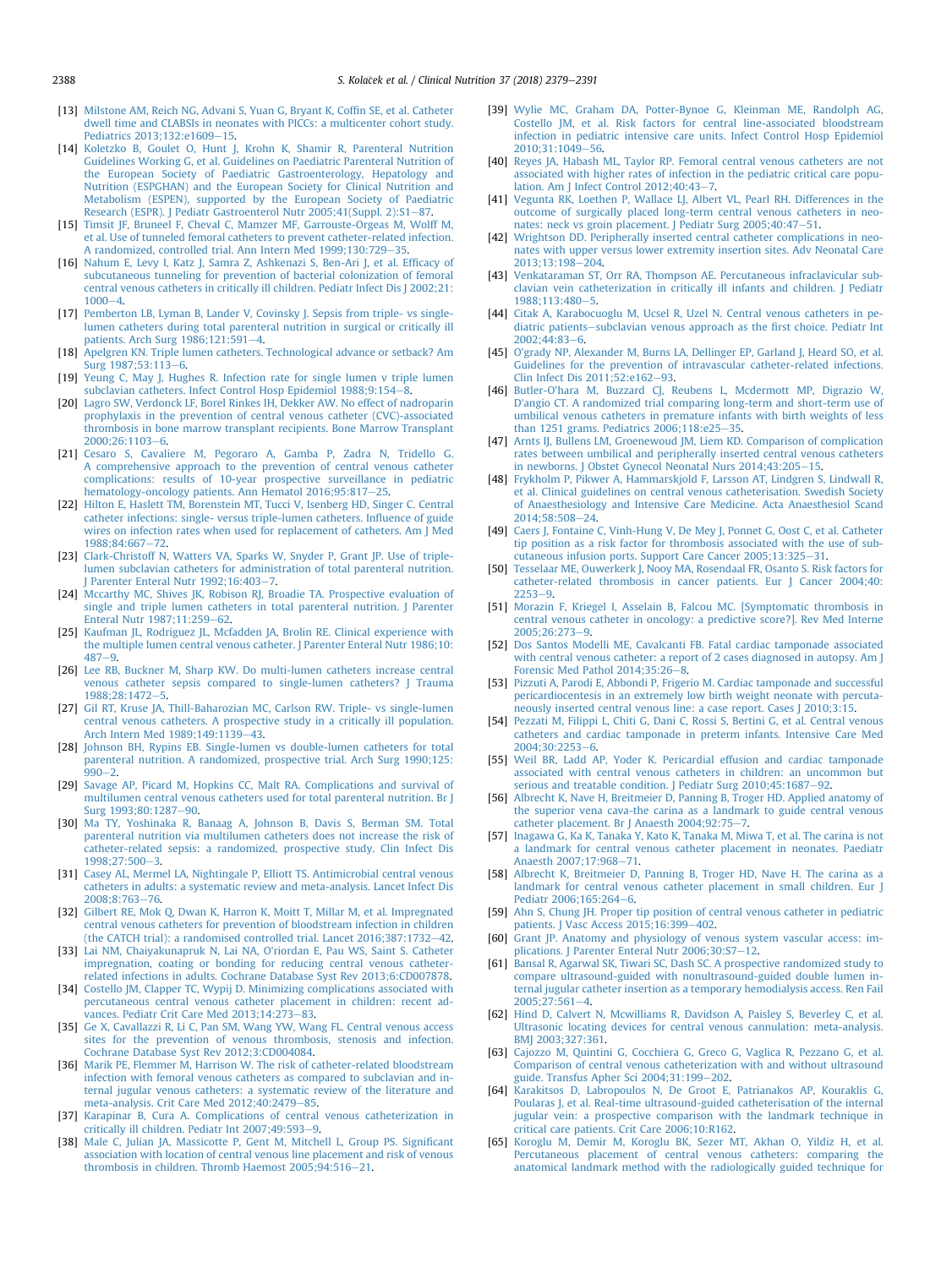<span id="page-10-0"></span>[central venous catheterization through the internal jugular vein in emergent](http://refhub.elsevier.com/S0261-5614(18)31171-3/sref65) hemodialysis patients. Acta Radiol  $2006;47;43-7$ .

- [66] [Sigaut S, Skhiri A, Stany I, Golmar J, Nivoche Y, Constant I, et al. Ultrasound](http://refhub.elsevier.com/S0261-5614(18)31171-3/sref66) [guided internal jugular vein access in children and infant: a meta-analysis of](http://refhub.elsevier.com/S0261-5614(18)31171-3/sref66) published studies. Paediatr Anaesth  $2009;19:1199-206$  $2009;19:1199-206$ .
- [67] [Gaballah M, Krishnamurthy G, Keller MS, Mcintosh A, Munson DA, Cahill AM.](http://refhub.elsevier.com/S0261-5614(18)31171-3/sref67) [US-guided placement and tip position con](http://refhub.elsevier.com/S0261-5614(18)31171-3/sref67)firmation for lower-extremity [central venous access in neonates and infants with comparison versus](http://refhub.elsevier.com/S0261-5614(18)31171-3/sref67) conventional insertion. J Vasc Interv Radiol  $2014:25:548-55$ .
- [68] [Katheria AC, Fleming SE, Kim JH. A randomized controlled trial of](http://refhub.elsevier.com/S0261-5614(18)31171-3/sref68) [ultrasound-guided peripherally inserted central catheters compared with](http://refhub.elsevier.com/S0261-5614(18)31171-3/sref68) [standard radiograph in neonates. J Perinatol 2013;33:791](http://refhub.elsevier.com/S0261-5614(18)31171-3/sref68)-[4](http://refhub.elsevier.com/S0261-5614(18)31171-3/sref68).
- [69] [De Carvalho Onofre PS, Da Luz Goncalves Pedreira M, Peterlini MA. Place](http://refhub.elsevier.com/S0261-5614(18)31171-3/sref69)[ment of peripherally inserted central catheters in children guided by ultra](http://refhub.elsevier.com/S0261-5614(18)31171-3/sref69)[sound: a prospective randomized, and controlled trial. Pediatr Crit Care Med](http://refhub.elsevier.com/S0261-5614(18)31171-3/sref69) 2012:13:e282-[7](http://refhub.elsevier.com/S0261-5614(18)31171-3/sref69).
- [70] [Hosseinpour M, Mashadi MR, Behdad S, Azarbad Z. Central venous cathe](http://refhub.elsevier.com/S0261-5614(18)31171-3/sref70)[terization in neonates: comparison of complications with percutaneous and](http://refhub.elsevier.com/S0261-5614(18)31171-3/sref70) [open surgical methods. J Indian Assoc Pediatr Surg 2011;16:99](http://refhub.elsevier.com/S0261-5614(18)31171-3/sref70)-[101](http://refhub.elsevier.com/S0261-5614(18)31171-3/sref70).
- [71] [Arul GS, Livingstone H, Bromley P, Bennett J. Ultrasound-guided percuta](http://refhub.elsevier.com/S0261-5614(18)31171-3/sref71)[neous insertion of 2.7 Fr tunnelled Broviac lines in neonates and small in](http://refhub.elsevier.com/S0261-5614(18)31171-3/sref71)[fants. Pediatr Surg Int 2010;26:815](http://refhub.elsevier.com/S0261-5614(18)31171-3/sref71)-[8.](http://refhub.elsevier.com/S0261-5614(18)31171-3/sref71)
- [72] [Dambkowski CL, Abrajano CT, Wall J. Ultrasound-guided percutaneous vein](http://refhub.elsevier.com/S0261-5614(18)31171-3/sref72) [access for placement of Broviac catheters in extremely low birth weight](http://refhub.elsevier.com/S0261-5614(18)31171-3/sref72) [neonates: a series of 3 successful cases. J Laparoendosc Adv Surg Tech A](http://refhub.elsevier.com/S0261-5614(18)31171-3/sref72)  $2015:25:958 - 60$
- [73] [Goldstein SD, Pryor H, Salazar JH, Dalesio N, Stewart FD, Abdullah F, et al.](http://refhub.elsevier.com/S0261-5614(18)31171-3/sref73) [Ultrasound-guided percutaneous central venous access in low birth weight](http://refhub.elsevier.com/S0261-5614(18)31171-3/sref73) [infants: feasibility in the smallest of patients. J Laparoendosc Adv Surg Tech](http://refhub.elsevier.com/S0261-5614(18)31171-3/sref73) A  $2015:25:767-9$  $2015:25:767-9$
- [74] [Avanzini S, Guida E, Conte M, Faranda F, Buffa P, Granata C, et al. Shifting](http://refhub.elsevier.com/S0261-5614(18)31171-3/sref74) [from open surgical cut down to ultrasound-guided percutaneous central](http://refhub.elsevier.com/S0261-5614(18)31171-3/sref74) [venous catheterization in children: learning curve and related complications.](http://refhub.elsevier.com/S0261-5614(18)31171-3/sref74) [Pediatr Surg Int 2010;26:819](http://refhub.elsevier.com/S0261-5614(18)31171-3/sref74)-[24.](http://refhub.elsevier.com/S0261-5614(18)31171-3/sref74)
- [75] [Qureshi AM, Rhodes JF, Appachi E, Mumtaz MA, Duncan BW, Asnes J, et al.](http://refhub.elsevier.com/S0261-5614(18)31171-3/sref75) [Transhepatic Broviac catheter placement for long-term central venous access](http://refhub.elsevier.com/S0261-5614(18)31171-3/sref75) [in critically ill children with complex congenital heart disease. Pediatr Crit](http://refhub.elsevier.com/S0261-5614(18)31171-3/sref75) Care Med 2007:8:248-[53](http://refhub.elsevier.com/S0261-5614(18)31171-3/sref75).
- [76] [Detering SM, Lassay L, Vazquez-Jimenez JF, Schnoering H. Direct right atrial](http://refhub.elsevier.com/S0261-5614(18)31171-3/sref76) [insertion of a Hickman catheter in an 11-year-old girl. Interact Cardiovasc](http://refhub.elsevier.com/S0261-5614(18)31171-3/sref76) [Thorac Surg 2011;12:321](http://refhub.elsevier.com/S0261-5614(18)31171-3/sref76)-[2](http://refhub.elsevier.com/S0261-5614(18)31171-3/sref76).
- [77] [Rodrigues AF, Van Mourik ID, Sharif K, Barron DJ, De Giovanni JV, Bennett J,](http://refhub.elsevier.com/S0261-5614(18)31171-3/sref77) [et al. Management of end-stage central venous access in children referred for](http://refhub.elsevier.com/S0261-5614(18)31171-3/sref77) [possible small bowel transplantation. J Pediatr Gastroenterol Nutr 2006;42:](http://refhub.elsevier.com/S0261-5614(18)31171-3/sref77)  $427 - 33$  $427 - 33$  $427 - 33$
- [78] [Al-Amin A, Wood J, Atturu G, Gouda MR, Donnellan CF, Burke DA. Use of](http://refhub.elsevier.com/S0261-5614(18)31171-3/sref78) arteriovenous fi[stulae for home parenteral nutrition](http://refhub.elsevier.com/S0261-5614(18)31171-3/sref78)-[a review of the liter](http://refhub.elsevier.com/S0261-5614(18)31171-3/sref78)[ature. J Vasc Access 2013;14:99](http://refhub.elsevier.com/S0261-5614(18)31171-3/sref78)-[103](http://refhub.elsevier.com/S0261-5614(18)31171-3/sref78).
- [79] [Lee OK, Johnston L. A systematic review for effective management of central](http://refhub.elsevier.com/S0261-5614(18)31171-3/sref79) [venous catheters and catheter sites in acute care paediatric patients.](http://refhub.elsevier.com/S0261-5614(18)31171-3/sref79) [Worldviews Evid Based Nurs 2005;2:4](http://refhub.elsevier.com/S0261-5614(18)31171-3/sref79)-[13. discussion 14](http://refhub.elsevier.com/S0261-5614(18)31171-3/sref79)-[15](http://refhub.elsevier.com/S0261-5614(18)31171-3/sref79).
- [80] [Cook D, Randolph A, Kernerman P, Cupido C, King D, Soukup C, et al. Central](http://refhub.elsevier.com/S0261-5614(18)31171-3/sref80) [venous catheter replacement strategies: a systematic review of the litera](http://refhub.elsevier.com/S0261-5614(18)31171-3/sref80)[ture. Crit Care Med 1997;25:1417](http://refhub.elsevier.com/S0261-5614(18)31171-3/sref80)-[24](http://refhub.elsevier.com/S0261-5614(18)31171-3/sref80).
- [81] [Guttmann DM, Trerotola SO, Clark TW, Dagli M, Shlansky-Goldberg RD,](http://refhub.elsevier.com/S0261-5614(18)31171-3/sref81) [Itkin M, et al. Malfunctioning and infected tunneled infusion catheters: over](http://refhub.elsevier.com/S0261-5614(18)31171-3/sref81)[the-wire catheter exchange versus catheter removal and replacement. J Vasc](http://refhub.elsevier.com/S0261-5614(18)31171-3/sref81) [Interv Radiol 2011;22:642](http://refhub.elsevier.com/S0261-5614(18)31171-3/sref81)-[6. quiz 646.](http://refhub.elsevier.com/S0261-5614(18)31171-3/sref81)
- [82] [Van De Wetering MD, Van Woensel JB, Kremer LC, Caron HN. Prophylactic](http://refhub.elsevier.com/S0261-5614(18)31171-3/sref82) [antibiotics for preventing early Gram-positive central venous catheter in](http://refhub.elsevier.com/S0261-5614(18)31171-3/sref82)[fections in oncology patients, a Cochrane systematic review. Cancer Treat](http://refhub.elsevier.com/S0261-5614(18)31171-3/sref82) Rev 2005:31:186-96
- [83] [Shaul DB, Scheer B, Rokhsar S, Jones VA, Chan LS, Boody BA, et al. Risk factors](http://refhub.elsevier.com/S0261-5614(18)31171-3/sref83) [for early infection of central venous catheters in pediatric patients. J Am Coll](http://refhub.elsevier.com/S0261-5614(18)31171-3/sref83) Surg 199[8](http://refhub.elsevier.com/S0261-5614(18)31171-3/sref83):186:654-8.
- [84] [Huang EY, Chen C, Abdullah F, Aspelund G, Barnhart DC, Calkins CM, et al.](http://refhub.elsevier.com/S0261-5614(18)31171-3/sref84) [Strategies for the prevention of central venous catheter infections: an](http://refhub.elsevier.com/S0261-5614(18)31171-3/sref84) [American pediatric surgical association outcomes and clinical trials com](http://refhub.elsevier.com/S0261-5614(18)31171-3/sref84)[mittee systematic review. J Pediatr Surg 2011;46:2000](http://refhub.elsevier.com/S0261-5614(18)31171-3/sref84)-[11](http://refhub.elsevier.com/S0261-5614(18)31171-3/sref84).
- [85] [Snaterse M, Ruger W, Scholte Op Reimer WJ, Lucas C. Antibiotic-based](http://refhub.elsevier.com/S0261-5614(18)31171-3/sref85) [catheter lock solutions for prevention of catheter-related bloodstream](http://refhub.elsevier.com/S0261-5614(18)31171-3/sref85) [infection: a systematic review of randomised controlled trials. J Hosp Infect](http://refhub.elsevier.com/S0261-5614(18)31171-3/sref85)  $2010:75:1-11.$  $2010:75:1-11.$  $2010:75:1-11.$
- [86] [Garland JS, Alex CP, Henrickson KJ, Mcauliffe TL, Maki DG. A vancomycin](http://refhub.elsevier.com/S0261-5614(18)31171-3/sref86)[heparin lock solution for prevention of nosocomial bloodstream infection in](http://refhub.elsevier.com/S0261-5614(18)31171-3/sref86) [critically ill neonates with peripherally inserted central venous catheters: a](http://refhub.elsevier.com/S0261-5614(18)31171-3/sref86) [prospective, randomized trial. Pediatrics 2005;116:e198](http://refhub.elsevier.com/S0261-5614(18)31171-3/sref86)-[205.](http://refhub.elsevier.com/S0261-5614(18)31171-3/sref86)
- [87] [Taylor JE, Tan K, Lai NM, Mcdonald SJ. Antibiotic lock for the prevention of](http://refhub.elsevier.com/S0261-5614(18)31171-3/sref87) [catheter-related infection in neonates. Cochrane Database Syst Rev 2015:](http://refhub.elsevier.com/S0261-5614(18)31171-3/sref87) [CD010336.](http://refhub.elsevier.com/S0261-5614(18)31171-3/sref87)
- [88] [Zacharioudakis IM, Zervou FN, Arvanitis M, Ziakas PD, Mermel LA,](http://refhub.elsevier.com/S0261-5614(18)31171-3/sref88) [Mylonakis E. Antimicrobial lock solutions as a method to prevent central](http://refhub.elsevier.com/S0261-5614(18)31171-3/sref88) [line-associated bloodstream infections: a meta-analysis of randomized](http://refhub.elsevier.com/S0261-5614(18)31171-3/sref88) controlled trials. Clin Infect Dis  $2014;59:1741-9$ .
- [89] [Jones BA, Hull MA, Richardson DS, Zurakowski D, Gura K, Fitzgibbons SC,](http://refhub.elsevier.com/S0261-5614(18)31171-3/sref89) et al. Effi[cacy of ethanol locks in reducing central venous catheter infections](http://refhub.elsevier.com/S0261-5614(18)31171-3/sref89) in pediatric patients with intestinal failure. J Pediatr Surg  $2010;45:1287-93$  $2010;45:1287-93$ .
- [90] [Wales PW, Kosar C, Carricato M, De Silva N, Lang K, Avitzur Y. Ethanol lock](http://refhub.elsevier.com/S0261-5614(18)31171-3/sref90) [therapy to reduce the incidence of catheter-related bloodstream infections in](http://refhub.elsevier.com/S0261-5614(18)31171-3/sref90) [home parenteral nutrition patients with intestinal failure: preliminary](http://refhub.elsevier.com/S0261-5614(18)31171-3/sref90) experience. J Pediatr Surg  $2011;46:951-6$  $2011;46:951-6$  $2011;46:951-6$ .
- [91] [Oliveira C, Nasr A, Brindle M, Wales PW. Ethanol locks to prevent catheter](http://refhub.elsevier.com/S0261-5614(18)31171-3/sref91)[related bloodstream infections in parenteral nutrition: a meta-analysis. Pe](http://refhub.elsevier.com/S0261-5614(18)31171-3/sref91)[diatrics 2012;129:318](http://refhub.elsevier.com/S0261-5614(18)31171-3/sref91)-[29.](http://refhub.elsevier.com/S0261-5614(18)31171-3/sref91)
- [92] [Abu-El-Haija M, Schultz J, Rahhal RM. Effects of 70% ethanol locks on rates of](http://refhub.elsevier.com/S0261-5614(18)31171-3/sref92) [central line infection, thrombosis, breakage, and replacement in pediatric](http://refhub.elsevier.com/S0261-5614(18)31171-3/sref92) intestinal failure. J Pediatr Gastroenterol Nutr 2014:5[8](http://refhub.elsevier.com/S0261-5614(18)31171-3/sref92):703-8.
- [93] [Schoot RA, Van Ommen CH, Stijnen T, Tissing WJ, Michiels E, Abbink FC, et al.](http://refhub.elsevier.com/S0261-5614(18)31171-3/sref93) [Prevention of central venous catheter-associated bloodstream infections in](http://refhub.elsevier.com/S0261-5614(18)31171-3/sref93) [paediatric oncology patients using 70% ethanol locks: a randomised](http://refhub.elsevier.com/S0261-5614(18)31171-3/sref93)  $\frac{1}{2}$  controlled multi-centre trial. Eur I Cancer 2015:51:2031-[8.](http://refhub.elsevier.com/S0261-5614(18)31171-3/sref93)
- [94] [Bradshaw JH, Puntis JW. Taurolidine and catheter-related bloodstream](http://refhub.elsevier.com/S0261-5614(18)31171-3/sref94) [infection: a systematic review of the literature. J Pediatr Gastroenterol Nutr](http://refhub.elsevier.com/S0261-5614(18)31171-3/sref94)  $2008:47:179-86$ .
- [95] [Chu HP, Brind J, Tomar R, Hill S. Signi](http://refhub.elsevier.com/S0261-5614(18)31171-3/sref95)ficant reduction in central venous [catheter-related bloodstream infections in children on HPN after starting](http://refhub.elsevier.com/S0261-5614(18)31171-3/sref95) [treatment with taurolidine line lock. J Pediatr Gastroenterol Nutr 2012;55:](http://refhub.elsevier.com/S0261-5614(18)31171-3/sref95)  $403 - 7$  $403 - 7$  $403 - 7$
- [96] [Saunders J, Naghibi M, Leach Z, Parsons C, King A, Smith T, et al. Taurolidine](http://refhub.elsevier.com/S0261-5614(18)31171-3/sref96) locks signifi[cantly reduce the incidence of catheter-related blood stream](http://refhub.elsevier.com/S0261-5614(18)31171-3/sref96) [infections in high-risk patients on home parenteral nutrition. Eur J Clin Nutr](http://refhub.elsevier.com/S0261-5614(18)31171-3/sref96)  $2015:69:282-4$
- [97] [Bisseling TM, Willems MC, Versleijen MW, Hendriks JC, Vissers RK,](http://refhub.elsevier.com/S0261-5614(18)31171-3/sref97) [Wanten GJ. Taurolidine lock is highly effective in preventing catheter-related](http://refhub.elsevier.com/S0261-5614(18)31171-3/sref97) [bloodstream infections in patients on home parenteral nutrition: a heparin](http://refhub.elsevier.com/S0261-5614(18)31171-3/sref97) $controlled$  prospective trial. Clin Nutr  $2010:29:464-8$  $2010:29:464-8$ .
- [98] [Handrup MM, Moller JK, Schroder H. Central venous catheters and catheter](http://refhub.elsevier.com/S0261-5614(18)31171-3/sref98) [locks in children with cancer: a prospective randomized trial of taurolidine](http://refhub.elsevier.com/S0261-5614(18)31171-3/sref98) [versus heparin. Pediatr Blood Cancer 2013;60:1292](http://refhub.elsevier.com/S0261-5614(18)31171-3/sref98)-[8](http://refhub.elsevier.com/S0261-5614(18)31171-3/sref98).
- [99] [Olthof ED, Versleijen MW, Huisman-De Waal G, Feuth T, Kievit W,](http://refhub.elsevier.com/S0261-5614(18)31171-3/sref99) [Wanten GJ. Taurolidine lock is superior to heparin lock in the prevention of](http://refhub.elsevier.com/S0261-5614(18)31171-3/sref99) [catheter related bloodstream infections and occlusions. PLoS One 2014;9:](http://refhub.elsevier.com/S0261-5614(18)31171-3/sref99) [e111216.](http://refhub.elsevier.com/S0261-5614(18)31171-3/sref99)
- [100] [Olthof ED, Rentenaar RJ, Rijs AJ, Wanten GJ. Absence of microbial adaptation](http://refhub.elsevier.com/S0261-5614(18)31171-3/sref100) [to taurolidine in patients on home parenteral nutrition who develop cath](http://refhub.elsevier.com/S0261-5614(18)31171-3/sref100)[eter related bloodstream infections and use taurolidine locks. Clin Nutr](http://refhub.elsevier.com/S0261-5614(18)31171-3/sref100) 2013:32:538-[42.](http://refhub.elsevier.com/S0261-5614(18)31171-3/sref100)
- [101] [Olthof ED, Nijland R, Gulich AF, Wanten GJ. Microbiocidal effects of various](http://refhub.elsevier.com/S0261-5614(18)31171-3/sref101) [taurolidine containing catheter lock solutions. Clin Nutr 2015;34:309](http://refhub.elsevier.com/S0261-5614(18)31171-3/sref101)-[14.](http://refhub.elsevier.com/S0261-5614(18)31171-3/sref101)
- [102] [Handrup MM, Fuursted K, Funch P, Moller JK, Schroder H. Bio](http://refhub.elsevier.com/S0261-5614(18)31171-3/sref102)film formation [in long-term central venous catheters in children with cancer: a randomized](http://refhub.elsevier.com/S0261-5614(18)31171-3/sref102) [controlled open-labelled trial of taurolidine versus heparin. APMIS](http://refhub.elsevier.com/S0261-5614(18)31171-3/sref102) [2012;120:794](http://refhub.elsevier.com/S0261-5614(18)31171-3/sref102)-[801](http://refhub.elsevier.com/S0261-5614(18)31171-3/sref102).
- [103] [Luther MK, Mermel LA, Laplante KL. Comparison of ML8-X10 \(a prototype](http://refhub.elsevier.com/S0261-5614(18)31171-3/sref103) [oil-in-water micro-emulsion based on a novel free fatty acid\), taurolidine/](http://refhub.elsevier.com/S0261-5614(18)31171-3/sref103) [citrate/heparin and vancomycin/heparin antimicrobial lock solutions in the](http://refhub.elsevier.com/S0261-5614(18)31171-3/sref103) eradication of biofi[lm-producing staphylococci from central venous cathe](http://refhub.elsevier.com/S0261-5614(18)31171-3/sref103)[ters. J Antimicrob Chemother 2014;69:3263](http://refhub.elsevier.com/S0261-5614(18)31171-3/sref103)-[7](http://refhub.elsevier.com/S0261-5614(18)31171-3/sref103).
- [104] [De Jonge RC, Polderman KH, Gemke RJ. Central venous catheter use in the](http://refhub.elsevier.com/S0261-5614(18)31171-3/sref104) [pediatric patient: mechanical and infectious complications. Pediatr Crit Care](http://refhub.elsevier.com/S0261-5614(18)31171-3/sref104) [Med 2005;6:329](http://refhub.elsevier.com/S0261-5614(18)31171-3/sref104)-[39.](http://refhub.elsevier.com/S0261-5614(18)31171-3/sref104)
- [105] [Warner BW, Haygood MM, Davies SL, Hennies GA. A randomized, prospec](http://refhub.elsevier.com/S0261-5614(18)31171-3/sref105)[tive trial of standard Hickman compared with Groshong central venous](http://refhub.elsevier.com/S0261-5614(18)31171-3/sref105) [catheters in pediatric oncology patients. J Am Coll Surg 1996;183:140](http://refhub.elsevier.com/S0261-5614(18)31171-3/sref105)-[4](http://refhub.elsevier.com/S0261-5614(18)31171-3/sref105).
- [106] [Biagi E, Arrigo C, Dell'orto MG, Balduzzi A, Pezzini C, Rovelli A, et al. Me](http://refhub.elsevier.com/S0261-5614(18)31171-3/sref106)[chanical and infective central venous catheter-related complications: a](http://refhub.elsevier.com/S0261-5614(18)31171-3/sref106) [prospective non-randomized study using Hickman and Groshong catheters](http://refhub.elsevier.com/S0261-5614(18)31171-3/sref106) [in children with hematological malignancies. Support Care Cancer 1997;5:](http://refhub.elsevier.com/S0261-5614(18)31171-3/sref106)  $228 - 33$  $228 - 33$ .
- [107] [Andrew M, Marzinotto V, Pencharz P, Zlotkin S, Burrows P, Ingram J, et al.](http://refhub.elsevier.com/S0261-5614(18)31171-3/sref107) [A cross-sectional study of catheter-related thrombosis in children receiving](http://refhub.elsevier.com/S0261-5614(18)31171-3/sref107) [total parenteral nutrition at home. J Pediatr 1995;126:358](http://refhub.elsevier.com/S0261-5614(18)31171-3/sref107)-[63.](http://refhub.elsevier.com/S0261-5614(18)31171-3/sref107)
- [108] [Moukarzel AA, Haddad I, Ament ME, Buchman AL, Reyen L, Maggioni A, et al.](http://refhub.elsevier.com/S0261-5614(18)31171-3/sref108) [230 patient years of experience with home long-term parenteral nutrition in](http://refhub.elsevier.com/S0261-5614(18)31171-3/sref108) [childhood: natural history and life of central venous catheters. J Pediatr Surg](http://refhub.elsevier.com/S0261-5614(18)31171-3/sref108) 1994:29:1323-[7.](http://refhub.elsevier.com/S0261-5614(18)31171-3/sref108)
- [109] [Krafte-Jacobs B, Sivit CJ, Mejia R, Pollack MM. Catheter-related thrombosis in](http://refhub.elsevier.com/S0261-5614(18)31171-3/sref109) [critically ill children: comparison of catheters with and without heparin](http://refhub.elsevier.com/S0261-5614(18)31171-3/sref109) bonding. J Pediatr  $1995;126:50-4$ .
- [110] [Pottecher T, Forrler M, Picardat P, Krause D, Bellocq JP, Otteni JC. Throm](http://refhub.elsevier.com/S0261-5614(18)31171-3/sref110)[bogenicity of central venous catheters: prospective study of polyethylene,](http://refhub.elsevier.com/S0261-5614(18)31171-3/sref110) [silicone and polyurethane catheters with phlebography or post-mortem](http://refhub.elsevier.com/S0261-5614(18)31171-3/sref110) [examination. Eur J Anaesthesiol 1984;1:361](http://refhub.elsevier.com/S0261-5614(18)31171-3/sref110)-[5](http://refhub.elsevier.com/S0261-5614(18)31171-3/sref110).
- [111] [Young AM, Billingham LJ, Begum G, Kerr DJ, Hughes AI, Rea DW, et al.](http://refhub.elsevier.com/S0261-5614(18)31171-3/sref111) [Warfarin thromboprophylaxis in cancer patients with central venous cath](http://refhub.elsevier.com/S0261-5614(18)31171-3/sref111)[eters \(WARP\): an open-label randomised trial. Lancet 2009;373:567](http://refhub.elsevier.com/S0261-5614(18)31171-3/sref111)-[74](http://refhub.elsevier.com/S0261-5614(18)31171-3/sref111).
- [112] [Schoot RA, Kremer LC, Van De Wetering MD, Van Ommen CH. Systemic](http://refhub.elsevier.com/S0261-5614(18)31171-3/sref112) [treatments for the prevention of venous thrombo-embolic events in](http://refhub.elsevier.com/S0261-5614(18)31171-3/sref112)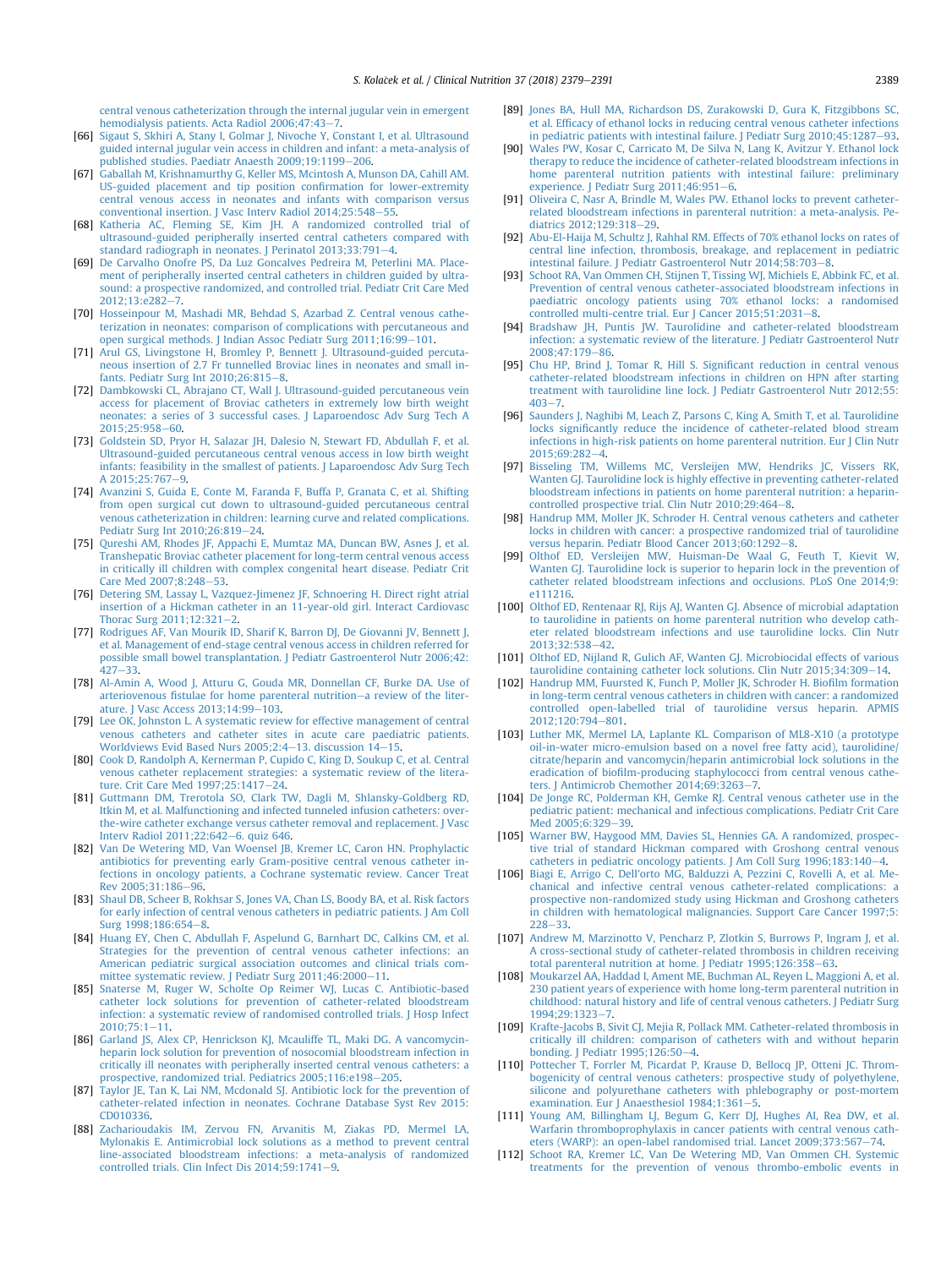<span id="page-11-0"></span>[paediatric cancer patients with tunnelled central venous catheters. Cochrane](http://refhub.elsevier.com/S0261-5614(18)31171-3/sref112) [Database Syst Rev 2013;9:CD009160](http://refhub.elsevier.com/S0261-5614(18)31171-3/sref112).

- [113] [Vegting IL, Tabbers MM, Benninga MA, Wilde JC, Serlie MJ, Tas TA, et al.](http://refhub.elsevier.com/S0261-5614(18)31171-3/sref113) [Prophylactic anticoagulation decreases catheter-related thrombosis and oc](http://refhub.elsevier.com/S0261-5614(18)31171-3/sref113)[clusion in children with home parenteral nutrition. J Parenter Enteral Nutr](http://refhub.elsevier.com/S0261-5614(18)31171-3/sref113)  $2012:36:456-62$  $2012:36:456-62$
- [114] [Dollery CM, Sullivan ID, Bauraind O, Bull C, Milla PJ. Thrombosis and em](http://refhub.elsevier.com/S0261-5614(18)31171-3/sref114)[bolism in long-term central venous access for parenteral nutrition. Lancet](http://refhub.elsevier.com/S0261-5614(18)31171-3/sref114) 1994:344:1043-[5.](http://refhub.elsevier.com/S0261-5614(18)31171-3/sref114)
- [115] [Pollard AJ, Sreeram N, Wright JG, Beath SV, Booth IW, Kelly DA. ECG and](http://refhub.elsevier.com/S0261-5614(18)31171-3/sref115) [echocardiographic diagnosis of pulmonary thromboembolism associated](http://refhub.elsevier.com/S0261-5614(18)31171-3/sref115)<br>[with central venous lines. Arch Dis Child 1995;73:147](http://refhub.elsevier.com/S0261-5614(18)31171-3/sref115)–[50](http://refhub.elsevier.com/S0261-5614(18)31171-3/sref115).
- [116] [Hirsh J, Warkentin TE, Raschke R, Granger C, Ohman EM, Dalen JE. Heparin](http://refhub.elsevier.com/S0261-5614(18)31171-3/sref116) [and low-molecular-weight heparin: mechanisms of action, pharmacoki](http://refhub.elsevier.com/S0261-5614(18)31171-3/sref116)[netics, dosing considerations, monitoring, ef](http://refhub.elsevier.com/S0261-5614(18)31171-3/sref116)ficacy, and safety. Chest 1998:114:489S-[510S.](http://refhub.elsevier.com/S0261-5614(18)31171-3/sref116)
- [117] [Appelgren P, Ransjo U, Bindslev L, Espersen F, Larm O. Surface heparinization](http://refhub.elsevier.com/S0261-5614(18)31171-3/sref117) [of central venous catheters reduces microbial colonization in vitro and](http://refhub.elsevier.com/S0261-5614(18)31171-3/sref117) [in vivo: results from a prospective, randomized trial. Crit Care Med 1996;24:](http://refhub.elsevier.com/S0261-5614(18)31171-3/sref117)  $1482 - 9$  $1482 - 9$
- [118] [Pierce CM, Wade A, Mok Q. Heparin-bonded central venous lines reduce](http://refhub.elsevier.com/S0261-5614(18)31171-3/sref118) [thrombotic and infective complications in critically ill children. Intensive](http://refhub.elsevier.com/S0261-5614(18)31171-3/sref118) Care Med 2000:26:967-[72.](http://refhub.elsevier.com/S0261-5614(18)31171-3/sref118)
- [119] [Raad Ii, Luna M, Khalil SA, Costerton JW, Lam C, Bodey GP. The relationship](http://refhub.elsevier.com/S0261-5614(18)31171-3/sref119) [between the thrombotic and infectious complications of central venous](http://refhub.elsevier.com/S0261-5614(18)31171-3/sref119)  $c$ atheters. J Am Med Assoc  $1994:271:1014-6$  $1994:271:1014-6$ .
- [120] [Timsit JF, Farkas JC, Boyer JM, Martin JB, Misset B, Renaud B, et al. Central](http://refhub.elsevier.com/S0261-5614(18)31171-3/sref120) [vein catheter-related thrombosis in intensive care patients: incidence, risks](http://refhub.elsevier.com/S0261-5614(18)31171-3/sref120) [factors, and relationship with catheter-related sepsis. Chest 1998;114:](http://refhub.elsevier.com/S0261-5614(18)31171-3/sref120)  $207 - 13$  $207 - 13$
- [121] [Goldmann DA, Pier GB. Pathogenesis of infections related to intravascular](http://refhub.elsevier.com/S0261-5614(18)31171-3/sref121) [catheterization. Clin Microbiol Rev 1993;6:176](http://refhub.elsevier.com/S0261-5614(18)31171-3/sref121)-[92](http://refhub.elsevier.com/S0261-5614(18)31171-3/sref121).
- [122] [Spear ML, Stahl GE, Hamosh M, Mcnelis WG, Richardson LL, Spence V, et al.](http://refhub.elsevier.com/S0261-5614(18)31171-3/sref122) [Effect of heparin dose and infusion rate on lipid clearance and bilirubin](http://refhub.elsevier.com/S0261-5614(18)31171-3/sref122) [binding in premature infants receiving intravenous fat emulsions. J Pediatr](http://refhub.elsevier.com/S0261-5614(18)31171-3/sref122) 19[8](http://refhub.elsevier.com/S0261-5614(18)31171-3/sref122)8:112:94-8.
- [123] [Roth B, Ekelund M, Fan BG, Ekstrom U, Nilsson-Ehle P. Effects of heparin and](http://refhub.elsevier.com/S0261-5614(18)31171-3/sref123) [low molecular weight heparin on lipid transport during parenteral feeding in](http://refhub.elsevier.com/S0261-5614(18)31171-3/sref123) the rat. Acta Anaesthesiol Scand  $1996;40:102-11$ .
- [124] [Chen X, Ruiz J, Boden G. Release, oxidation, and reesteri](http://refhub.elsevier.com/S0261-5614(18)31171-3/sref124)fication of fatty acids [from infused triglycerides: effect of heparin. Metabolism 1995;44:1590](http://refhub.elsevier.com/S0261-5614(18)31171-3/sref124)-[5.](http://refhub.elsevier.com/S0261-5614(18)31171-3/sref124)
- [125] [Shulman RJ, Phillips S. Parenteral nutrition in infants and children. J Pediatr](http://refhub.elsevier.com/S0261-5614(18)31171-3/sref125) [Gastroenterol Nutr 2003;36:587](http://refhub.elsevier.com/S0261-5614(18)31171-3/sref125)-[607.](http://refhub.elsevier.com/S0261-5614(18)31171-3/sref125)
- [126] [Spadone D, Clark F, James E, Laster J, Hoch J, Silver D. Heparin-induced](http://refhub.elsevier.com/S0261-5614(18)31171-3/sref126) [thrombocytopenia in the newborn. J Vasc Surg 1992;15:306](http://refhub.elsevier.com/S0261-5614(18)31171-3/sref126)-[11. discussion](http://refhub.elsevier.com/S0261-5614(18)31171-3/sref126)  $311 - 312$  $311 - 312$
- [127] [Warkentin TE, Levine MN, Hirsh J, Horsewood P, Roberts RS, Gent M, et al.](http://refhub.elsevier.com/S0261-5614(18)31171-3/sref127) [Heparin-induced thrombocytopenia in patients treated with low-molecular](http://refhub.elsevier.com/S0261-5614(18)31171-3/sref127)[weight heparin or unfractionated heparin. N Engl J Med 1995;332:1330](http://refhub.elsevier.com/S0261-5614(18)31171-3/sref127)-[5.](http://refhub.elsevier.com/S0261-5614(18)31171-3/sref127)
- [128] [Ranze O, Rakow A, Ranze P, Eichler P, Greinacher A, Fusch C. Low-dose](http://refhub.elsevier.com/S0261-5614(18)31171-3/sref128) danaparoid sodium catheter fl[ushes in an intensive care infant suffering](http://refhub.elsevier.com/S0261-5614(18)31171-3/sref128) [from heparin-induced thrombocytopenia. Pediatr Crit Care Med 2001;2:](http://refhub.elsevier.com/S0261-5614(18)31171-3/sref128)  $175 - 7$  $175 - 7$  $175 - 7$
- [129] [Vieira A, Berry L, Ofosu F, Andrew M. Heparin sensitivity and resistance in](http://refhub.elsevier.com/S0261-5614(18)31171-3/sref129) [the neonate: an explanation. Thromb Res 1991;63:85](http://refhub.elsevier.com/S0261-5614(18)31171-3/sref129)-[98](http://refhub.elsevier.com/S0261-5614(18)31171-3/sref129).
- [130] [Lesko SM, Mitchell AA, Epstein MF, Louik C, Giacoia GP, Shapiro S. Heparin](http://refhub.elsevier.com/S0261-5614(18)31171-3/sref130) [use as a risk factor for intraventricular hemorrhage in low-birth-weight](http://refhub.elsevier.com/S0261-5614(18)31171-3/sref130) [infants. N Engl J Med 1986;314:1156](http://refhub.elsevier.com/S0261-5614(18)31171-3/sref130)-[60.](http://refhub.elsevier.com/S0261-5614(18)31171-3/sref130)
- [131] [Michelson AD, Bovill E, Monagle P, Andrew M. Antithrombotic therapy in](http://refhub.elsevier.com/S0261-5614(18)31171-3/sref131) [children. Chest 1998;114:748S](http://refhub.elsevier.com/S0261-5614(18)31171-3/sref131)-[69S.](http://refhub.elsevier.com/S0261-5614(18)31171-3/sref131)
- [132] [Nasuno A, Matsubara T, Hori T, Higuchi K, Tsuchida K, Mezaki T, et al. Acute](http://refhub.elsevier.com/S0261-5614(18)31171-3/sref132) [pulmonary thromboembolism induced by prophylactic heparin use and a](http://refhub.elsevier.com/S0261-5614(18)31171-3/sref132) [heparin-coated catheter: a case of heparin-induced thrombocytopenia and](http://refhub.elsevier.com/S0261-5614(18)31171-3/sref132) [thrombosis syndrome. Circ J 2003;67:96](http://refhub.elsevier.com/S0261-5614(18)31171-3/sref132)-[8](http://refhub.elsevier.com/S0261-5614(18)31171-3/sref132).
- [133] [Johnson Ol WC, Davis Ss, et al. The destabilization of parenteral feeding](http://refhub.elsevier.com/S0261-5614(18)31171-3/sref133) emulsions by heparin. Int J Pharm  $1989;53:237-40$ .
- [134] [Silvers KM, Darlow BA, Winterbourn CC. Pharmacologic levels of heparin do](http://refhub.elsevier.com/S0261-5614(18)31171-3/sref134) [not destabilize neonatal parenteral nutrition. J Parenter Enteral Nutr](http://refhub.elsevier.com/S0261-5614(18)31171-3/sref134) 1998:22:311-[4](http://refhub.elsevier.com/S0261-5614(18)31171-3/sref134)
- [135] [Brown-Smith JK, Stoner MH, Barley ZA. Tunneled catheter thrombosis: fac](http://refhub.elsevier.com/S0261-5614(18)31171-3/sref135)[tors related to incidence. Oncol Nurs Forum 1990;17:543](http://refhub.elsevier.com/S0261-5614(18)31171-3/sref135)-[9.](http://refhub.elsevier.com/S0261-5614(18)31171-3/sref135)
- [136] [Smith S, Dawson S, Hennessey R, Andrew M. Maintenance of the patency of](http://refhub.elsevier.com/S0261-5614(18)31171-3/sref136) [indwelling central venous catheters: is heparin necessary? Am J Pediatr](http://refhub.elsevier.com/S0261-5614(18)31171-3/sref136) [Hematol Oncol 1991;13:141](http://refhub.elsevier.com/S0261-5614(18)31171-3/sref136)-[3](http://refhub.elsevier.com/S0261-5614(18)31171-3/sref136).
- [137] [Buswell L, Beyea SC. Flushing protocols for tunneled central venous cathe](http://refhub.elsevier.com/S0261-5614(18)31171-3/sref137)[ters: an integrative review of the literature. Online J Knowl Synth Nurs](http://refhub.elsevier.com/S0261-5614(18)31171-3/sref137) [1998;5:3](http://refhub.elsevier.com/S0261-5614(18)31171-3/sref137).
- [138] [Hentschel R, Wiescholek U, Von Lengerke J, Harms E, Jorch G. Coagulation](http://refhub.elsevier.com/S0261-5614(18)31171-3/sref138)[associated complications of indwelling arterial and central venous catheters](http://refhub.elsevier.com/S0261-5614(18)31171-3/sref138) [during heparin prophylaxis](http://refhub.elsevier.com/S0261-5614(18)31171-3/sref138)-[a prospective study. Eur J Pediatr](http://refhub.elsevier.com/S0261-5614(18)31171-3/sref138) [1999;158\(Suppl. 3\):S126](http://refhub.elsevier.com/S0261-5614(18)31171-3/sref138)-[9](http://refhub.elsevier.com/S0261-5614(18)31171-3/sref138).
- [139] [Rizzari C, Palamone G, Corbetta A, Uderzo C, Vigano EF, Codecasa G. Central](http://refhub.elsevier.com/S0261-5614(18)31171-3/sref139) [venous catheter-related infections in pediatric hematology-oncology pa](http://refhub.elsevier.com/S0261-5614(18)31171-3/sref139)[tients: role of home and hospital management. Pediatr Hematol Oncol](http://refhub.elsevier.com/S0261-5614(18)31171-3/sref139) [1992;9:115](http://refhub.elsevier.com/S0261-5614(18)31171-3/sref139)-[23](http://refhub.elsevier.com/S0261-5614(18)31171-3/sref139).
- [140] [Kelly C, Dumenko L, Mcgregor SE, Mchutchion ME. A change in](http://refhub.elsevier.com/S0261-5614(18)31171-3/sref140) flushing [protocols of central venous catheters. Oncol Nurs Forum 1992;19:599](http://refhub.elsevier.com/S0261-5614(18)31171-3/sref140)-[605](http://refhub.elsevier.com/S0261-5614(18)31171-3/sref140).
- [141] [Delva R, Gamelin E, Lortholary A, Maillart P, Leynia De La Jarrige P, Girault C,](http://refhub.elsevier.com/S0261-5614(18)31171-3/sref141) [et al. Suppression of heparinization of central venous catheters between](http://refhub.elsevier.com/S0261-5614(18)31171-3/sref141) [cycles of chemotherapy. Results of a phase I study. Support Care Cancer](http://refhub.elsevier.com/S0261-5614(18)31171-3/sref141)  $1998.6.384 - 8$  $1998.6.384 - 8$  $1998.6.384 - 8$
- [142] [Randolph AG, Cook DJ, Gonzales CA, Andrew M. Bene](http://refhub.elsevier.com/S0261-5614(18)31171-3/sref142)fit of heparin in central [venous and pulmonary artery catheters: a meta-analysis of randomized](http://refhub.elsevier.com/S0261-5614(18)31171-3/sref142) controlled trials. Chest  $1998:113:165-71$ .
- [143] [De Neef M, Heijboer H, Van Woensel JB, De Haan RJ. The ef](http://refhub.elsevier.com/S0261-5614(18)31171-3/sref143)ficacy of hep[arinization in prolonging patency of arterial and central venous catheters in](http://refhub.elsevier.com/S0261-5614(18)31171-3/sref143) [children: a randomized double-blind trial. Pediatr Hematol Oncol 2002;19:](http://refhub.elsevier.com/S0261-5614(18)31171-3/sref143)  $553 - 60.$  $553 - 60.$  $553 - 60.$
- [144] [Goossens GA, Jerome M, Janssens C, Peetermans WE, Fieuws S, Moons P,](http://refhub.elsevier.com/S0261-5614(18)31171-3/sref144) [et al. Comparing normal saline versus diluted heparin to lock non-valved](http://refhub.elsevier.com/S0261-5614(18)31171-3/sref144) [totally implantable venous access devices in cancer patients: a rando](http://refhub.elsevier.com/S0261-5614(18)31171-3/sref144)mised, non-inferiority, open trial. Ann Oncol  $2013:24:1892-9$ .
- [145] [Conway MA, Mccollom C, Bannon C. Central venous catheter](http://refhub.elsevier.com/S0261-5614(18)31171-3/sref145) flushing rec[ommendations: a systematic evidence-based practice review. J Pediatr Oncol](http://refhub.elsevier.com/S0261-5614(18)31171-3/sref145) Nurs 2014:31:185-[90.](http://refhub.elsevier.com/S0261-5614(18)31171-3/sref145)
- [146] [Lopez-Briz E, Ruiz Garcia V, Cabello JB, Bort-Marti S, Carbonell Sanchis R,](http://refhub.elsevier.com/S0261-5614(18)31171-3/sref146) [Burls A. Heparin versus 0.9% sodium chloride intermittent](http://refhub.elsevier.com/S0261-5614(18)31171-3/sref146) flushing for pre[vention of occlusion in central venous catheters in adults. Cochrane Database](http://refhub.elsevier.com/S0261-5614(18)31171-3/sref146) [Syst Rev 2014;10:CD008462.](http://refhub.elsevier.com/S0261-5614(18)31171-3/sref146)
- [147] [Rosenbluth G, Tsang L, Vittinghoff E, Wilson S, Wilson-Ganz J, Auerbach A.](http://refhub.elsevier.com/S0261-5614(18)31171-3/sref147) [Impact of decreased heparin dose for](http://refhub.elsevier.com/S0261-5614(18)31171-3/sref147) flush-lock of implanted venous access [ports in pediatric oncology patients. Pediatr Blood Cancer 2014;61:855](http://refhub.elsevier.com/S0261-5614(18)31171-3/sref147)-[8](http://refhub.elsevier.com/S0261-5614(18)31171-3/sref147).
- [148] [Shah P, Shah V. Continuous heparin infusion to prevent thrombosis and](http://refhub.elsevier.com/S0261-5614(18)31171-3/sref148) [catheter occlusion in neonates with peripherally placed percutaneous cen](http://refhub.elsevier.com/S0261-5614(18)31171-3/sref148)[tral venous catheters. Cochrane Database Syst Rev 2001:CD002772.](http://refhub.elsevier.com/S0261-5614(18)31171-3/sref148)
- [149] [Kamala F, Boo NY, Cheah FC, Birinder K. Randomized controlled trial of](http://refhub.elsevier.com/S0261-5614(18)31171-3/sref149) [heparin for prevention of blockage of peripherally inserted central catheters](http://refhub.elsevier.com/S0261-5614(18)31171-3/sref149) in neonates. Acta Paediatr  $2002;91:1350-6$ .
- [150] [Revel-Vilk S, Ergaz Z. Diagnosis and management of central-line-associated](http://refhub.elsevier.com/S0261-5614(18)31171-3/sref150) [thrombosis in newborns and infants. Semin Fetal Neonatal Med 2011;16:](http://refhub.elsevier.com/S0261-5614(18)31171-3/sref150)  $340 - 4$  $340 - 4$  $340 - 4$
- [151] [Park CK, Paes BA, Nagel K, Chan AK, Murthy P, Thrombosis, et al. Neonatal](http://refhub.elsevier.com/S0261-5614(18)31171-3/sref151) [central venous catheter thrombosis: diagnosis, management and outcome.](http://refhub.elsevier.com/S0261-5614(18)31171-3/sref151) [Blood Coagul Fibrinolysis 2014;25:97](http://refhub.elsevier.com/S0261-5614(18)31171-3/sref151)-[106](http://refhub.elsevier.com/S0261-5614(18)31171-3/sref151).
- [152] [Shah PS, Shah N. Heparin-bonded catheters for prolonging the patency of](http://refhub.elsevier.com/S0261-5614(18)31171-3/sref152) [central venous catheters in children. Cochrane Database Syst Rev 2014;2:](http://refhub.elsevier.com/S0261-5614(18)31171-3/sref152) [CD005983](http://refhub.elsevier.com/S0261-5614(18)31171-3/sref152).
- [153] [Baskin JL, Pui CH, Reiss U, Wilimas JA, Metzger ML, Ribeiro RC, et al. Man](http://refhub.elsevier.com/S0261-5614(18)31171-3/sref153)[agement of occlusion and thrombosis associated with long-term indwelling](http://refhub.elsevier.com/S0261-5614(18)31171-3/sref153) [central venous catheters. Lancet 2009;374:159](http://refhub.elsevier.com/S0261-5614(18)31171-3/sref153)-[69](http://refhub.elsevier.com/S0261-5614(18)31171-3/sref153).
- [154] [Haire WD, Deitcher SR, Mullane KM, Jaff MR, Firszt CM, Schulz GA, et al.](http://refhub.elsevier.com/S0261-5614(18)31171-3/sref154) [Recombinant urokinase for restoration of patency in occluded central venous](http://refhub.elsevier.com/S0261-5614(18)31171-3/sref154) [access devices. A double-blind, placebo-controlled trial. Thromb Haemost](http://refhub.elsevier.com/S0261-5614(18)31171-3/sref154) [2004;92:575](http://refhub.elsevier.com/S0261-5614(18)31171-3/sref154)-[82](http://refhub.elsevier.com/S0261-5614(18)31171-3/sref154).
- [155] [Van Miert C, Hill R, Jones L. Interventions for restoring patency of occluded](http://refhub.elsevier.com/S0261-5614(18)31171-3/sref155) [central venous catheter lumens. Cochrane Database Syst Rev 2012;4:](http://refhub.elsevier.com/S0261-5614(18)31171-3/sref155) [CD007119](http://refhub.elsevier.com/S0261-5614(18)31171-3/sref155).
- [156] [Giordano P, Saracco P, Grassi M, Luciani M, Banov L, Carraro F, et al. Rec](http://refhub.elsevier.com/S0261-5614(18)31171-3/sref156)[ommendations for the use of long-term central venous catheter \(CVC\) in](http://refhub.elsevier.com/S0261-5614(18)31171-3/sref156) [children with hemato-oncological disorders: management of CVC-related](http://refhub.elsevier.com/S0261-5614(18)31171-3/sref156) [occlusion and CVC-related thrombosis. On behalf of the coagulation de](http://refhub.elsevier.com/S0261-5614(18)31171-3/sref156)[fects working group and the supportive therapy working group of the Italian](http://refhub.elsevier.com/S0261-5614(18)31171-3/sref156) [Association of Pediatric Hematology and Oncology \(AIEOP\). Ann Hematol](http://refhub.elsevier.com/S0261-5614(18)31171-3/sref156) [2015;94:1765](http://refhub.elsevier.com/S0261-5614(18)31171-3/sref156)-[76.](http://refhub.elsevier.com/S0261-5614(18)31171-3/sref156)
- [157] [Safdar N, Maki DG. The pathogenesis of catheter-related bloodstream](http://refhub.elsevier.com/S0261-5614(18)31171-3/sref157) [infection with noncuffed short-term central venous catheters. Intensive Care](http://refhub.elsevier.com/S0261-5614(18)31171-3/sref157) Med 2004:30:62-[7](http://refhub.elsevier.com/S0261-5614(18)31171-3/sref157).
- [158] [Dobbins BM, Kite P, Kindon A, Mcmahon MJ, Wilcox MH. DNA](http://refhub.elsevier.com/S0261-5614(18)31171-3/sref158) fingerprinting [analysis of coagulase negative staphylococci implicated in catheter related](http://refhub.elsevier.com/S0261-5614(18)31171-3/sref158) bloodstream infections. J Clin Pathol  $2002;55:824-8$ .
- [159] [Boyce JM, Pittet D, Healthcare Infection Control Practices Advisory C, Force](http://refhub.elsevier.com/S0261-5614(18)31171-3/sref159) [HSaIHHT. Guideline for hand hygiene in health-care settings. Recommen](http://refhub.elsevier.com/S0261-5614(18)31171-3/sref159)[dations of the healthcare infection control practices advisory committee and](http://refhub.elsevier.com/S0261-5614(18)31171-3/sref159) [the HICPAC/SHEA/APIC/IDSA hand hygiene task force. Society for Healthcare](http://refhub.elsevier.com/S0261-5614(18)31171-3/sref159) [Epidemiology of America/Association for Professionals in Infection Control/](http://refhub.elsevier.com/S0261-5614(18)31171-3/sref159) [Infectious Diseases Society of America. MMWR Recomm Rep 2002;51:1](http://refhub.elsevier.com/S0261-5614(18)31171-3/sref159)-[45.](http://refhub.elsevier.com/S0261-5614(18)31171-3/sref159) quiz  $CE1-4$  $CE1-4$ .
- [160] [Mimoz O, Villeminey S, Ragot S, Dahyot-Fizelier C, Laksiri L, Petitpas F, et al.](http://refhub.elsevier.com/S0261-5614(18)31171-3/sref160) [Chlorhexidine-based antiseptic solution vs alcohol-based povidone-iodine](http://refhub.elsevier.com/S0261-5614(18)31171-3/sref160) for central venous catheter care. Arch Intern Med  $2007;167;2066-72$ .
- [161] [Darouiche RO, Wall Jr MJ, Itani KM, Otterson MF, Webb AL, Carrick MM, et al.](http://refhub.elsevier.com/S0261-5614(18)31171-3/sref161) [Chlorhexidine-alcohol versus povidone-iodine for surgical-site antisepsis.](http://refhub.elsevier.com/S0261-5614(18)31171-3/sref161) [N Engl J Med 2010;362:18](http://refhub.elsevier.com/S0261-5614(18)31171-3/sref161)-[26.](http://refhub.elsevier.com/S0261-5614(18)31171-3/sref161)
- [162] [Garland JS, Alex CP, Uhing MR, Peterside IE, Rentz A, Harris MC. Pilot trial to](http://refhub.elsevier.com/S0261-5614(18)31171-3/sref162) [compare tolerance of chlorhexidine gluconate to povidone-iodine antisepsis](http://refhub.elsevier.com/S0261-5614(18)31171-3/sref162) [for central venous catheter placement in neonates. J Perinatol 2009;29:](http://refhub.elsevier.com/S0261-5614(18)31171-3/sref162)  $808 - 13.$  $808 - 13.$  $808 - 13.$
- [163] [Visscher M, Odio M, Taylor T, White T, Sargent S, Sluder L, et al. Skin care in](http://refhub.elsevier.com/S0261-5614(18)31171-3/sref163) [the NICU patient: effects of wipes versus cloth and water on stratum cor](http://refhub.elsevier.com/S0261-5614(18)31171-3/sref163)[neum integrity. Neonatology 2009;96:226](http://refhub.elsevier.com/S0261-5614(18)31171-3/sref163)-[34](http://refhub.elsevier.com/S0261-5614(18)31171-3/sref163).